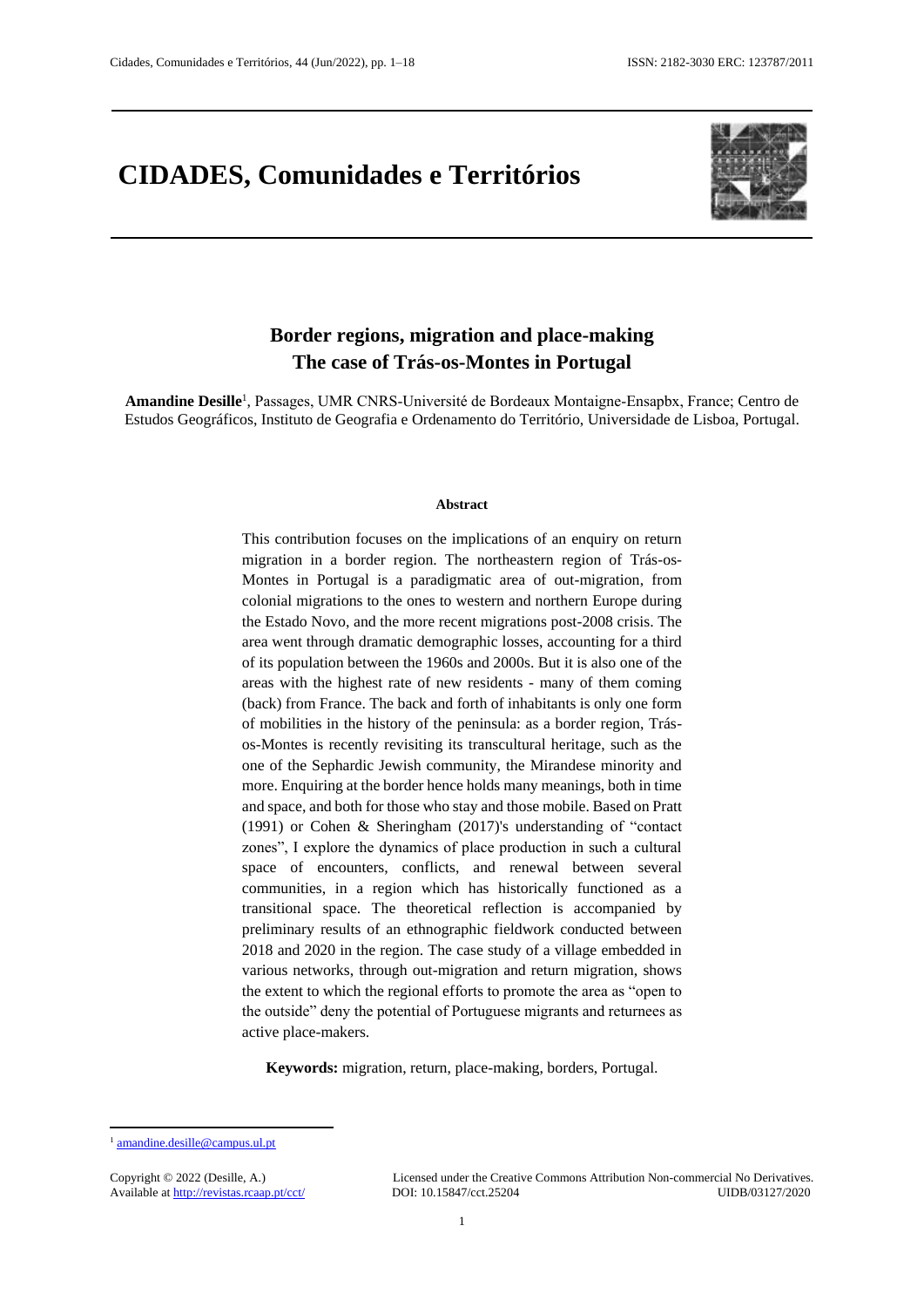#### **1. Introduction**

The northeastern region of Trás-os-Montes in Portugal is a paradigmatic area of out-migration, from the colonial migrations to Angola, Mozambique and Brazil to the ones to western and northern Europe during the Estado Novo, and the more recent migrations post-2008 crisis. The area went through dramatic demographic losses, accounting for a third of its population between the 1960s and 2000s. But it is also one of the areas with the highest rate of new residents, a great part of them coming (back) from France. The back and forth of inhabitants is only one form of the mobilities one can encounter: at the border of Spain, Trás-os-Montes is recently revisiting its transcultural heritage, such as the one of the Sephardic Jewish community or the Mirandese minority.

Following an ethnographic fieldwork conducted between 2018 and 2020 in the region, I explore the dynamics of place production in such a cultural space of encounters, conflicts, and renewal between several communities, in a region which has historically functioned as a transitional space. The paper focuses on the city of Bragança, and three villages located in its vicinity in the Montesinho Natural Park. It also largely deals with a particular type of migration, return migrations, hence contributing to a better understanding of how return migrations are conceived of by local, regional, national and European actors.

This piece participates in the discussion linking migration and place-making in borderzones, and builds on previous research on that issue (Desille, 2018). The conceptualisation of place-making is highly influenced by the works of feminist geographer Doreen Massey (1991, 1999). As she argued, places do not house single communities, but are arenas of multiple identities in conflict. As those identities fluctuate, places are not static. Massey supports "a sense of place which is extroverted, which includes a consciousness of its links with the wider world, which integrates in a positive way the global and the local" (Massey, 1991). With this view, place-making aims at repositioning a place in its wider relations with other spaces. The empirical case hereafter presented takes into account the experiences of individuals who stay, circulate, and return, in order to observe acts of place-making and border-making. Findings make evident the fact that these experiences are lived in tension with local, regional, national and European governance, i.e. municipal service delivery, regional infrastructure projects, national funding and European free circulation principles. It is this tension precisely that nuances Massey's "progressive sense of place": I have found a discourse and policy gap between "idealised" returning migrants and their selective support by institutions vs. the actual contribution of returning/circulating migrants to the making of this border zone. Findings also show that for the local government's point of view, returning migrants, although they represent most of migrants in the area, are not conceived as active place-makers, and do not see their potential tapped in by municipal actors.

Throughout the article, I will demonstrate that the villages under study are indeed embedded in multiple networks and undergo constant transformations along with migratory (in and out) layers. Their transformations fit more open conceptualisations of border zones such as "contact zones" (Pratt, 1991).<sup>2</sup> In the field of migration studies, contact zones are characterised by the encounter of different social groups, sometimes cooperating but often in conflict; differences and exclusion; the geographical exception; and the fading multiethnic contact caused by nationalism (Cohen and Sheringham, 2017). More recently, Cohen and Sheringham argue: "we notice highly congruent descriptions of emerging identities that draw selectively on the past and engage selectively in the present [...]. Difference is frozen or defrosted, transcended in everyday relations or sustained behind closed doors" (2016, p. 55). In that sense, the research presented here is one possible development of a contact zone, through the tensions existing between different levels of administration and discourse.

In what follows, I describe the relation between migration and place-making in the border region of Trás-os-Montes. First, I locate this study in the wider discussion on (mostly return) migrations and place-making in villages and small towns in Portugal. Second, I briefly describe the methodology I used, including stays in the region, in-

<sup>&</sup>lt;sup>2</sup> Pratt defines contact zones as follow: "I use this term to refer to social spaces where cultures meet, clash and grapple with each other, often in contexts of highly asymmetrical relations of power, such as colonialism, slavery, or their aftermaths as they lived out in many parts of the world today", she says (1991, p. 34).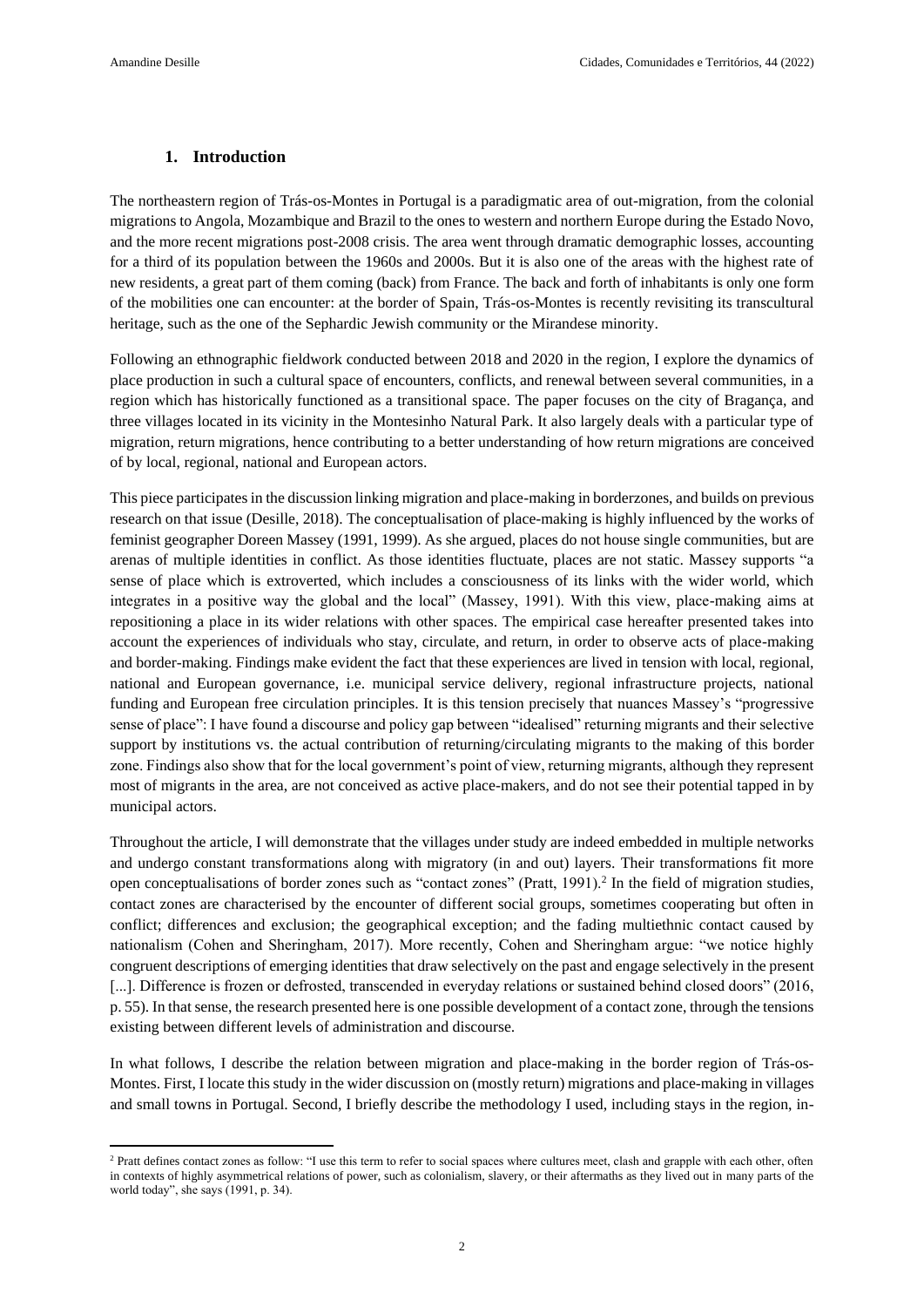depth encounters with transnational families and video work. Third, I turn to the tension between the categorisation of the area as an "inner territory" and more recent attempts to bring the area closer to Spain and the rest of Europe. Fourth, I show the extent to which these attempts are not only based on infrastructure but are also included in a new narrative of openness and internationalisation. Fifth, I turn to the example of one village of the Montesinho Natural Park, which I argue is strongly embedded in local, regional, national and international networks. Yet, I show in the sixth section how this type of embeddedness is discarded by the region and not portrayed as an example of openness. This is also apparent in the institutional programmes that should support emigrants and returnees, but are in fact unknown or perceived as unfit to the main beneficiaries. In the concluding section, I circle back and discuss the discrepancy between actual place-making and the social engineering the institutions aim at.

#### **2. Return migrations in Portugal (and beyond)**

Out-migration is structurally embedded in Portuguese society (dos Santos, 2013). As of 2020, Portugal is still the European country with the largest group of migrants: 22% of Portuguese live abroad (Pires et al, 2020). From the end of the 19th century, emigration enabled to release pressure on the national economy and a majority of Portuguese migrants reached Brazil, the USA and Portuguese colonies in Africa (Pires et al, 2010). The ambivalent relationship of Portugal with its migrants reached a peak during the dictatorship (1926-1974): out-migration was extremely controlled by institutions, but irregular migration took place at the highest scale with hundreds of thousands of Portuguese leaving the country, particularly from the 1950s to the 1970s (Pereira, 2012). Migration provided individuals with survival means, while the country benefited from foreign currency. The clandestine outmigration of Portuguese during the dictatorship is referred to, in Portugal, as *emigração a salto*, which would roughly translate into leaping emigration. *O salto*, or the leap, was used to describe one's illegal crossing of the Hispano-Portuguese border as well as the indefinite journey that would follow until reaching France or another European country. *O salto* is a fundamental event in the collective memory of the many Portuguese that lived and live in France, and the narratives and images associated with this journey participate in the production of the emigrant figure (Espirito Santo, 2013). The exile of Portuguese during the dictatorship corresponded with a slowdown in the State-organised recruitment of foreign "guestworkers", notably in France. This meant that: "Clandestine workers met employers' needs well. They were a flexible source of labour, and their weak legal status compelled them to accept poor wages and conditions. Once they had jobs, clandestine workers were often regularized by the authorities, which granted them work and residence permits" (Castles, 1986). The importance of Portuguese migration - both by its intensity, and its participation in the industrialization of Europe - is therefore the inverse function of its representation in the scholarship.

The end of the dictatorship (1974), the promulgation of article 44 of the new Portuguese constitution (1976), which guarantees the right to emigrate, the entry of Portugal in the European Community in 1986, and its joining the Schengen space in 1995, have meant that Portuguese can leave and enter freely.<sup>3</sup> Yet from the 1970s on, Portuguese migrated less. In the 1980s the return of the ones who left aroused the interest of scholars, who started exploring themes such as the restructuring of rural society (Reis and Nave, 1986; Acheson, 1990; Barros Gonçalves, 2007), impacts on agriculture (Black, 1993), participation in local associations (Rocha Trindade, 1987), architecture (Vilanova et al., 1994) and in general, the relations between origin villages and residency abroad (Charbit et al., 1997; see also Azevedo, Desille, Hily and Pinho, 2022). The pioneering work of Charbit, Hily, and Poinard (1997) is to be replaced in a larger context of complexification of migration patterns, that the origin/destination and emigrant/returnee categories failed to capture. Their concept of "back-and-forth" (*va-et-vient* in French) participated in the debate on transnationalism (Glick Schiller et al., 1992; Bash, Glick Schiller, and Szanton Blanc, 1994; Faist, 1999; King and Christou, 2011; Carling and Erdal, 2014; Mügge, 2016). Yet this theoretical development has had little impact on how out-migration and return were conceptualised in the Portuguese scholarship (Peixoto et al., 2019; Vidal, 2020). Despite the fact that the transnational activities of Portuguese migrants, associations or the government went hand in hand with new forms of intra-European mobilities, new

<sup>&</sup>lt;sup>3</sup> They were reinstalled in 2020 with the COVID-19-related sanitary crisis affecting the world, and the concomitant state of emergency declared in March 2020 in both countries. At the moment of writing this article, the territorial border between Spain and Portugal is open again, with no further control.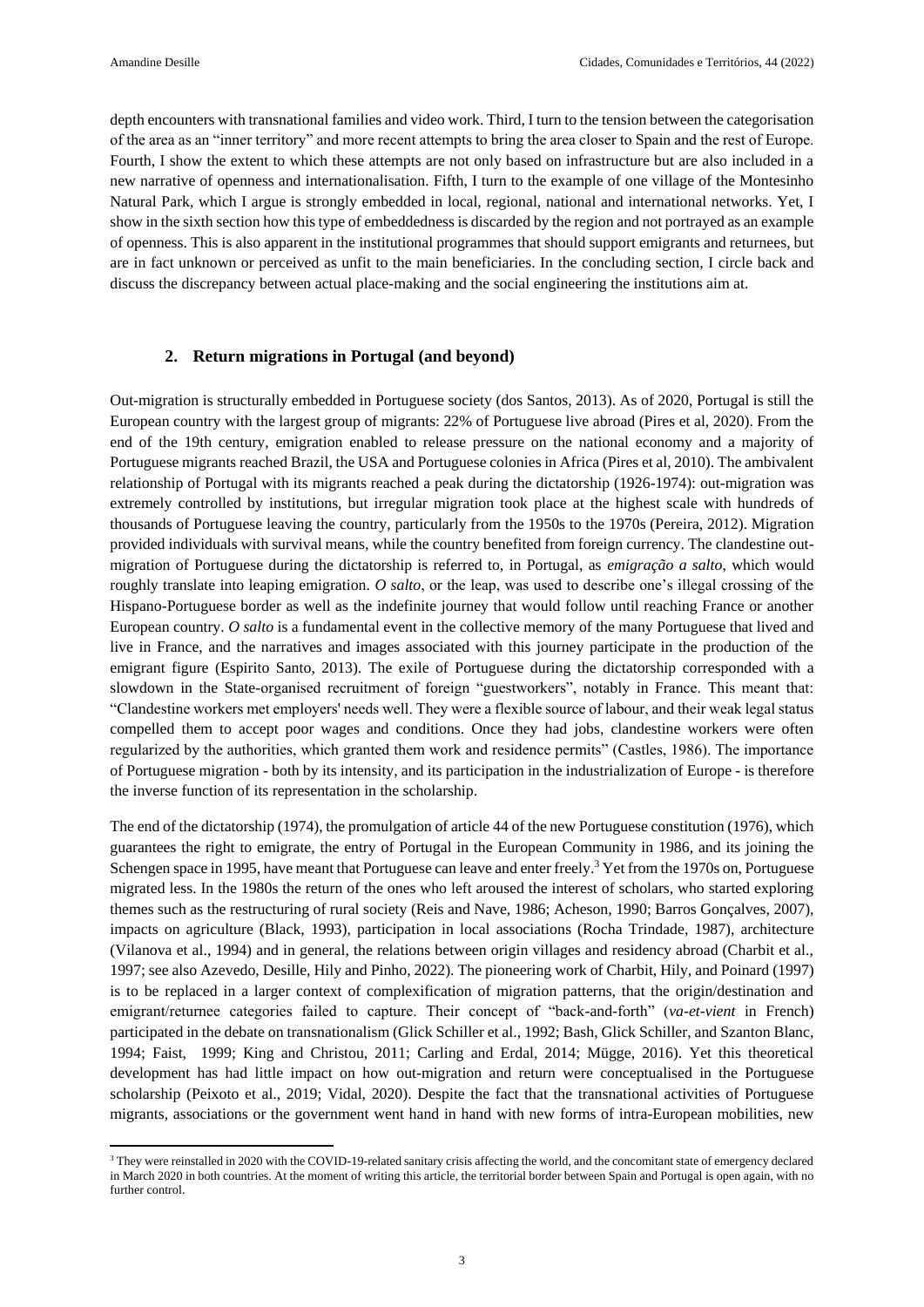destinations and new patterns of circulation (Pereira-Ramos, 2005), Portuguese migrations were silenced and stigmatised (dos Santos, 2013). For early-career scholars like myself diving into this developing scholarship, there is a crucial need to think of return in a looser understanding, and as embedded in other mobilities. Making return migration more visible should be done along with other circulations and complexified mobilities in "the global village" (see Milazzo, 2018). This will participate more actively in re-evaluating the true potential of plural forms of displacement/emplacement in places distanced from socio-economic, cultural and political cores.

Between the 1990s and 2005, Portuguese emigration was nearly invisible among politicians and academics (Malheiros, 2011). After 2008, the resurgence of out-migration to cope with the economic crisis (Peixoto et al, 2019) has enabled a renewal of the interest towards return to Portugal, with the notable creation of the Emigration Observatory in 2008, and some academic production. In their analysis of the 2011 census figures, Peixoto et al. (2019) have found that "there were about one million returned emigrants in 2011, i.e. almost 10% of the resident population" (with the statistical omission of returnees who have died and those who have re-emigrated).

The potential contribution of returnees to Portugal socio-economy, recently portrayed as "assets" (Malheiros, 2011), suffers a double discourse. It is true that a positive discourse is brought forward where Portuguese migration is shown as heroic and a-critical (Pereira, 2017). The migrant's success is self-made. Portuguese that have migrated more recently are expected to fit even more a profile of high-skilled, chosen migration. TV or radio programmes staging these migrants push forward an image of a cosmopolitan Portuguese (da Cunha, 2017). Yet in parallel, Portuguese who have left during the golden age of the guest worker system are defined in Portugal by a lower class, lower education, and irregular migration trajectory (Volovitch Tavares, 2005; Espirito Santo, 2013); and in the countries where they worked as docile, hardworking, flexible manpower. In the eyes of many Portuguese, the *emigrantes* are still stigmatised for their lack of education, the way they speak Portuguese, the ostentatious culture illustrated by recent expensive cars, clothes and haircuts, and by the houses (Gonçalves, 1996). The emigrant house, always pictured as tasteless and showy, is a marker of class (see for instance de Villanova [1994]), even though it is the outcome of translocal practices, where the import of construction techniques from abroad distinguish them from others (it is also much rarer in the Montesinho Natural Park, where construction is more controlled (Baia, 2022).

As in other countries with a considerable diaspora (Gamlen et al., 2019), Portugal has started to "court" its migrants. From easy access to citizenship for descendants, to the right to vote abroad, to promotion of reintegration in the labour market, the outreach varies. From 2019, wannabe returnees can benefit from the Return Programme (*Programa Regressar* in Portuguese), tackled in Pinho et al (2022). <sup>4</sup> This programme, the result of an interministerial coordination relying on focal points in different institutions is defined through 5 strategic areas: job offers, education and training and degree equivalence, geographic mobility (returnees get an allowance for transport and settlement), fiscality (a tax discount of 50% of what one should normally pay, for five years), and investment (which consists in a line of credit from the Agency for Competitiveness and Innovation, or *Agência para a Competitividade e Inovação* in Portuguese). At the institutional level, returnees can also turn to a local helpdesk, *Gabinete de Apoio ao Emigrante* (GAE). The GAE network is supervised by the Portuguese communities of the Ministry of Foreign Affairs. Nevertheless, participants to my research had very little knowledge of these mechanisms. This has led me to question the discrepancy between the representation of returnees in the national imaginary, the national policies framed by this imaginary, with actual experiences of migrations. Here again, I reiterate the importance of deconstructing these two contradictory discourses to bring to the fore the actual experiences and practices that dynamize border zones and produce diverse connexions with networks at different levels.

In fact, there is research that has proven the concrete contribution of Portuguese migrants to Portugal rural regions, and borderzones. Silva (1984) has first reflected on the role of returnees in regional development. The edited volume Return Migration and Regional Economic Problems (King, 1986) already comprised a chapter on rural Portugal. Black (1993, p. 565) has argued that return migration can be seen as a "force for change in rural society". More recent type of investments (real estate, tourism, businesses but also socio-political) of broad return mobilities, as well as the potential of "return of innovation" or "brain gain" for the regions which benefit from return have

**.** 

<sup>4</sup> Available at <https://www.programaregressar.gov.pt/en/>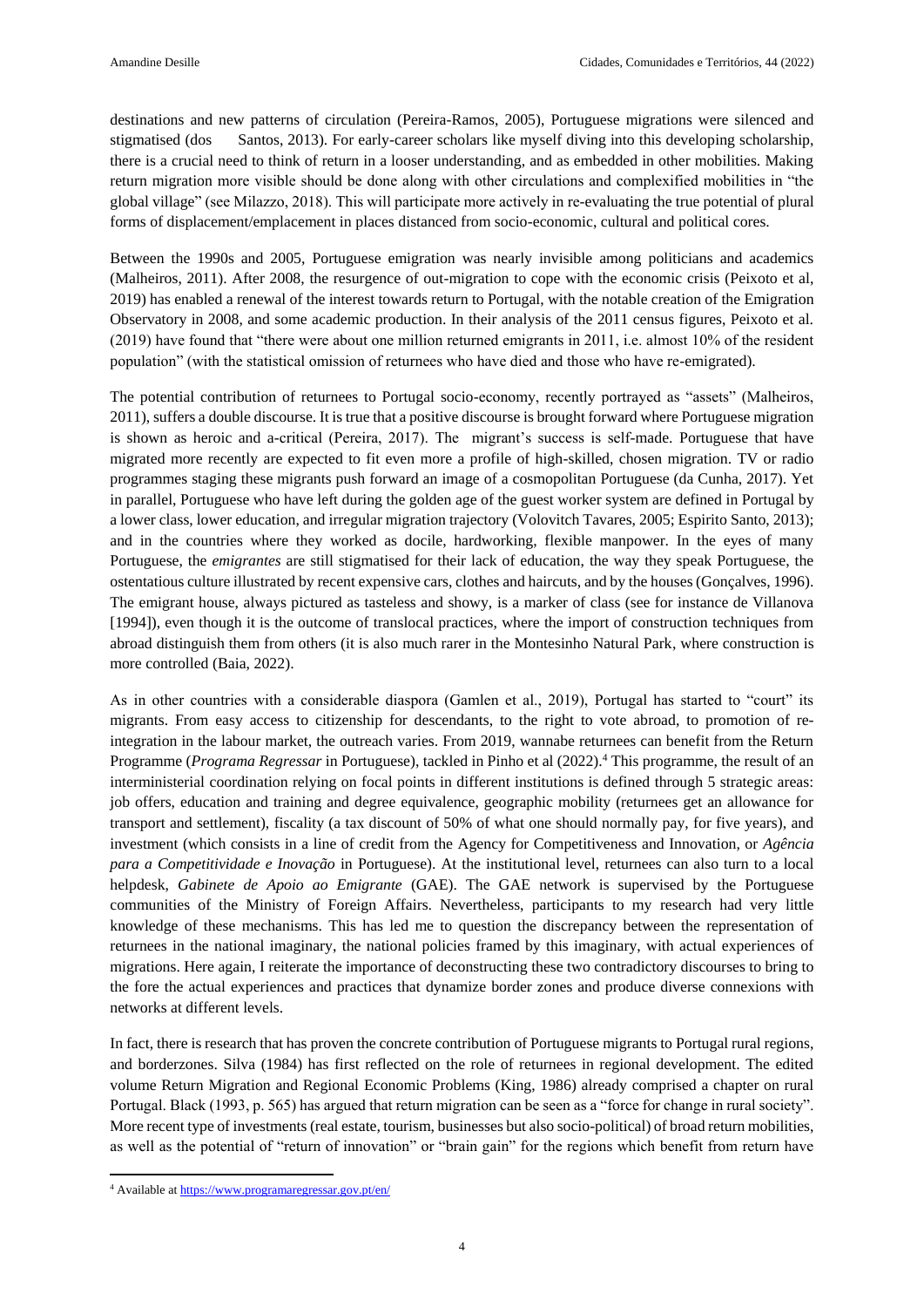been looked at in other rural contexts (see for instance in Ireland and in Wales, Farrell, Mahon and McDonagh (2012); Goodwin-Hawkins and Dafydd Jones (2021), and in Portugal, Santos (2021)).

In that context, this piece participates in an actualized account on the impact of return (and other mobilities) on place-making in villages and small towns. It adds up to a still too scarce literature on the recent development of rural Portugal and its migratory layers (Fonseca, 2008; Morén-Alegret, Fatorić, Wladyka, Mas-Palacios, and Fonseca, 2018). And by doing so, it participates in decentering knowledge production related to migration (Flamant, Fourot and Healy, 2020) and including places that are much less often studied for their "links with the wider world": "we can say that small and mid-sized cities, even much more than big cities, are simultaneously connected to other urban spaces, crossed by flux, influences, but also rooted in history, in heritage. This inclusion and this distancing of the world make small and mid-sized cities complex research objects, at least as sensitive to analyse as very big cities" (Carrier & Demazière, 2012, p. 141). Yet we cannot ignore that more peripheral cities typically lack the tools to "capitalise on the opportunities multilocality presents and the ability to respond to its potential challenges" (Landau, 2018). Landau's work in municipalities in the south of Africa enables me to understand the embeddedness of Trás-os-Montes villages and small cities with wider networks. Landau redevelops the concept of "archipelagos", which are "linking cities with sites across rural hinterlands and other urban centres". As individuals and families resort to multilocality and mobility for socio-economic survival, their movements into, out of and within cities participate in the production of nodes in national and diasporic networks of social and economic exchange.

In the next section, I explain how I apprehend these points methodologically.

### **3. Place-making: analysing symbols, social representations and narratives**

Between 2018 and 2020, I spent time in Bragança, and in three villages located in Bragança council, in the Montesinho National Park in Trás-os-Montes (see figure 1). The city and the villages are located a few kilometres away from the *raia*, the Hispano-Portuguese border. I stayed the longest periods in the summer, but also visited in the winter, and when there were significant events organised in the region.



**Figure 1. Trás-os-Montes's relative geographical location in Southwest Europe**

Source: Author (2022)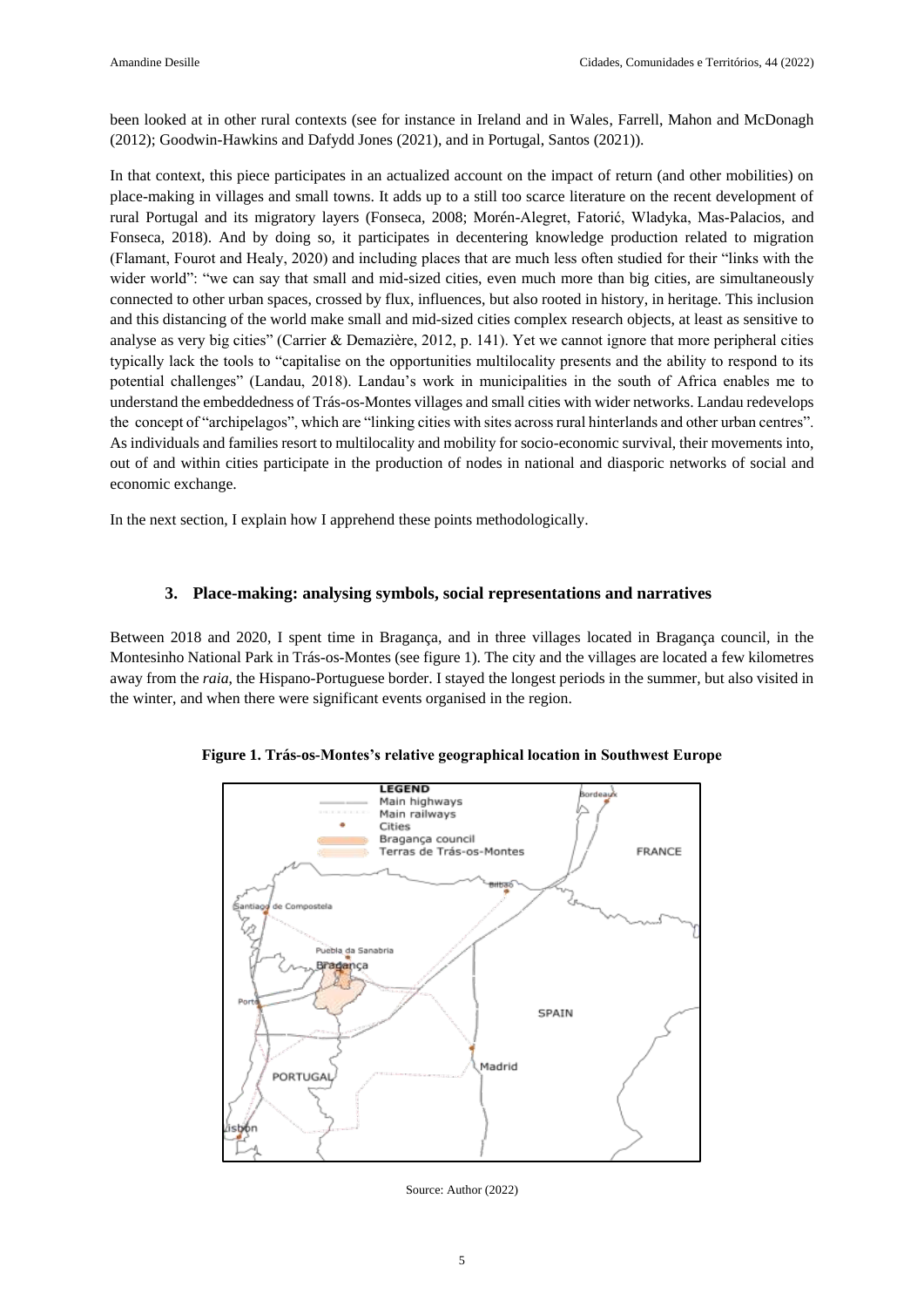During this time, I met with 21 families, whose members have experienced mobilities in Portugal and out. The regularity and intensity of these encounters varied. For some, I have met with several members of the family, and at almost each visit. Some others I met only once. Some, I met only one member, but often enough to have heard stories of other relatives living abroad. At the end of each day in the region, I wrote down notes including our conversations, feelings, impressions, and the places I visited. To preserve the anonymity of participants, I will not make mentions of the village where they live or originate, nor their last name.

Some purists might frown upon the fact that I (deliberately) circulate between the villages and Bragança, mixing the rural settlements with a city of twenty thousand inhabitants. Administratively and politically, the villages are indeed part of Bragança council. Decisions, budget and more are for both types of locales. But mostly, as much as Landau's archipelagos, the spaces are entangled, even more from the point of view of the villagers. Some of the families I interviewed have real estate both in the village and in Bragança.

A final methodological point: several of these family members participated in the filming of an ethnographic film entitled *I am everywhere and nowhere at once* (Desille, 2021). Resolving to camera work has given me access to various dimensions of the participants' lives. They have shown me the houses they lived in, and the refurbishing they did. They have shared what they occupy their summer with: walking or driving in nature, playing, meeting with relatives. They have told me their migration and return stories. And they invited me to follow them during events organised in the summer, such as the Emigrants' festival (*Festa do Emigrante* in Portuguese)<sup>5</sup> (see figure 4), or the smuggling path trail (*Caminhada da Rota do Contrabando* in Portuguese)<sup>6</sup> (see figure 2). As I have argued elsewhere (Desille, 2018), and based on Doreen Massey's work (1991, 1999), places are the outcome of the multiple social interactions that cross them, and therefore, of people. The belief that places take shape through human activities has methodological implications. Places are given a set of symbols, social representations and narratives that we can analyse. Hence, these events act as "vignettes": cultural mechanisms (e.g. ceremonies or rituals) illustrating the relation between society and space (Rogaly & Qureshi, 2013).

Let me now introduce the region where I carried out this fieldwork.

#### **4. "Bragança is closer to Madrid and Paris than Lisbon!"**

The first time I drove past Mirandela towards Vinhais council, it was late afternoon, and it was winter. There were so few lights visible through the windows, so few cars parked in front of the houses of the villages I passed through, and so many signs indicating that the houses were to sell (at least compared to my usual experience of driving through rural areas): I wondered how many of those houses were abandoned. The time to reach the flat I had rented, it was already pitch dark, and the feeling that houses were empty grew bigger. Based on the 2011 general census data, the population of Terras de Trás-os-Montes decreased from 193,072 inhabitants in 1960 to 117,527 in 2011. A new census was conducted in 2021: preliminary results<sup>7</sup> show that the 9 councils forming Terras de Trás-os-Montes have lost between 15 to 9% of their inhabitants, except for Bragança council which registered a

1

<sup>&</sup>lt;sup>5</sup> The visit of emigrants during summer time turned traditional religious events in villages where out-migration was dominant into an opportunity to celebrate the "presence of the absentees" (Rocha Trinidade, 2013, p. 164). In August, many rural villages host a village festival with an emigrant component. In 2019, the city of Bragança hosted its first Emigrants' festival organised by an association of youths, two among the three funders having experienced migration themselves. I had the opportunity to interview the funders and organisers, and to film this first edition.

<sup>&</sup>lt;sup>6</sup> Smuggling paths have made their ways into the tourist offer in border regions of Portugal (see for instance [this piece of news](https://www.publico.pt/2020/06/09/fugas/noticia/chaves-prepara-seis-trilhos-pedestres-rotas-contrabando-vias-romanas-1920003) published on 9 June 2020 in Público or [this one](https://beira.pt/portal/noticias/douro-superior-lanca-projeto-vai-dar-raia-para-reavivar-memorias-do-contrabando/) published on 29 June 2021 in the local news website Beira.pt). Regarding trails that are marked, and which maps are available for hikers, I had the chance to hike one in the Serra de São Mamede, to which I refer in the text. As for the one I hiked and filmed in August 2019 in Parque de Montesinho, it is not marked during the rest of the year, but is rehabilitated once a year by both the Portuguese and Spanish villages' residents for the event, which starts with a collective breakfast, and ends with a snack at one of the villages (either Portuguese or Spanish, alternatively).

<sup>7</sup> Available here[: https://censos.ine.pt/scripts/db\\_censos\\_2021.html](https://censos.ine.pt/scripts/db_censos_2021.html)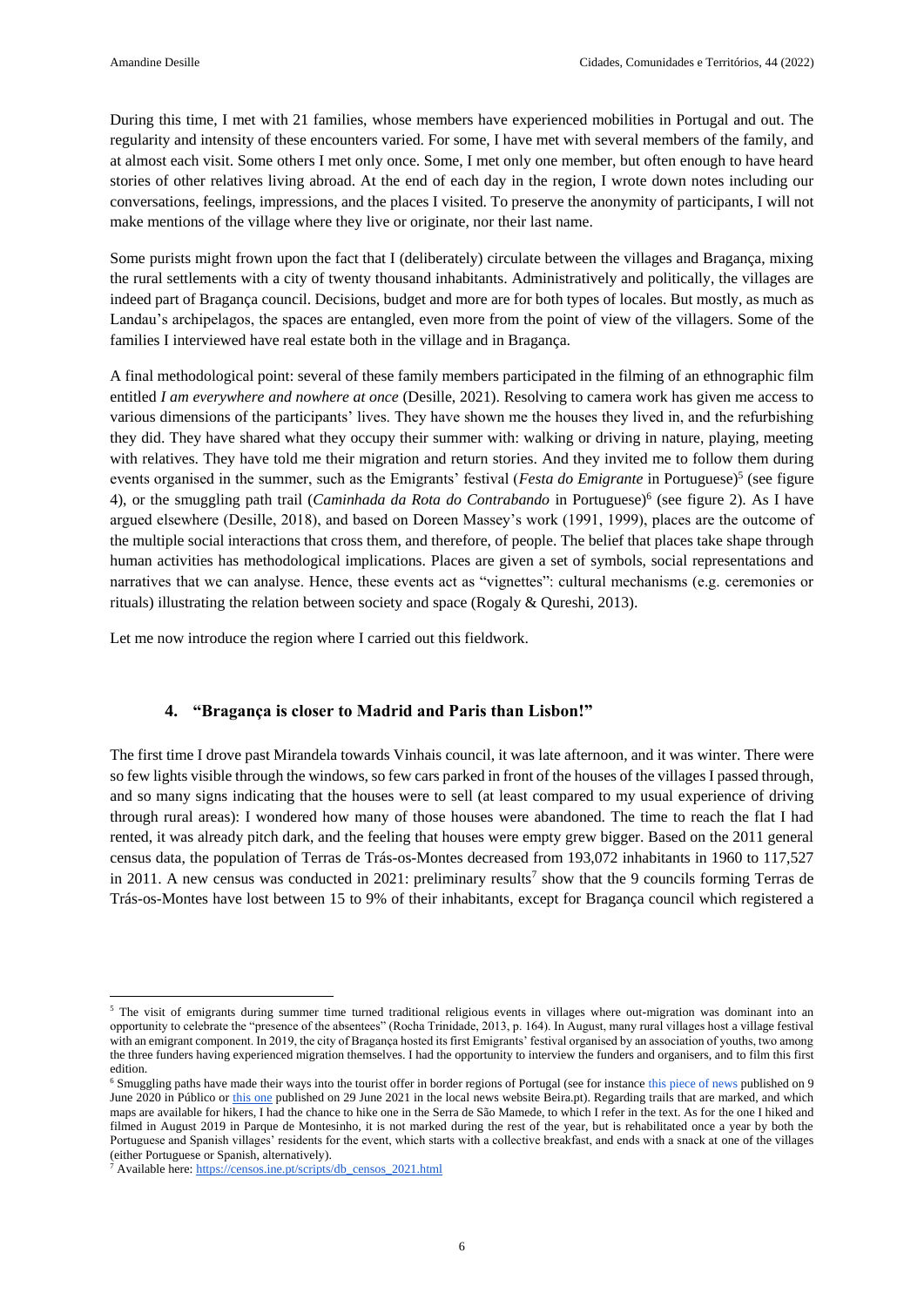2.2% decrease. Four people in ten left the region in fifty years<sup>8</sup>. Many of them have left clandestinely in the years of the dictatorship.

For the Portuguese state, Trás-os-Montes is a periphery. It is labelled inner territory, or in Portuguese, *território do interior*. The area is targeted for regional development programmes: for instance the Portuguese national programme for territorial cohesion<sup>9</sup> sets goals of equality, and includes Portuguese emigrants as potential entrepreneurs and "ambassadors". The area is also a receiver of EU subsidies: from Vinhais cultural centre, which I visited and will speak of in a section below; to the many traditional houses turned into rural lodging available for short rent in the area, a lot of cultural and touristic infrastructures benefit from these European transfers.

Yet, the proximity of Bragança to the rest of Europe was often mentioned by the "emigrants", Portuguese from the region who have left largely during the dictatorship, but also more recently because of a lack of economic opportunities. They assert that the region is closer to Spain and France than Portugal's capital, Lisbon. As a matter of fact, by car, it takes two hours less to reach Madrid, and four hours less to reach Paris from Bragança. A returnee who operates a taxi in the area often drives passengers to Madrid's airport, rather than Porto or Lisbon's airport. For the holidays, many emigrants drive long hours to reach the region, through European highways. The European IC4 actually reaches Bragança and the rest of the northern region of Portugal (see figure 1).

The local economy heavily depends on their "recreational return" (King & Christou, 2011): summer time is the main season where Portuguese from the area, or with family members living in the area, come to visit. When I compare my visits in winter time, to the weeks I spent in the summers of 2019 and 2020, the large number of cars with license plates from France, Germany, the Netherlands among others, and the restaurants and cafes' full terraces were the most striking. In the villages, children were in sight, while the ones that live there the whole year are few.

As for the emigrants that have returned more permanently, they are crucial to the life of these villages. There is evidence that the local economy depends on them – as shown in the pioneering work of Silva (1984), and more recently by Santos (2021). In the first village I visited in February 2019, among the few houses where lights were turned on, four belonged to recent returnees. I will detail further their contribution to the life of these villages in a section below.

The proximity of the area to Spain is also reflected in the development of tourism in the region, notably from Spain. In the Montesinho Natural Park, a protected area running north of Bragança and Vinhais until the Spanish border, local entrepreneurs running a camping park, and traditional rural lodging, told me that Spaniards make up the larger share of foreign visitors in recent years. In their opinion, proximity as well as the relatively cheap cost of a stay in Portugal are the main reasons for this new trend. Additionally, entrepreneurs I met, and often their staff, could converse in Spanish. Cross-border activities are also in fashion in the area. Visiting the villages of Rio de Onor and Rihonor da Castilla which form an ensemble separated by a now invisible border is an attraction in itself. Hikers can also enjoy smuggling paths and other hiking routes crisscrossing the border (see footnote 4). These trails are reminders of economic and social strategies deployed at a border. Ironically, the accession of Portugal and Spain to the European Community and Schenghen in 1986 and 1995, respectively, has confined cross-border activities to a 'thing of the past'. Both in the Montesinho Natural Park and in another bordering Natural Park, that of Serra de São Mamede in eastern Portugal, villagers I met have testified of the vacuum left. This is also the theme of Spanish photographer Victorino García Calderón's photo exhibition "La Raya Rota" (2000), where he displays abandoned buildings and train stations at the Portuguese-Spanish border. Residents of

<sup>8</sup> Many have lamented the lack of precise statistics, since some people keep a residence whilst abroad, and some that returned keep a residence abroad. However, I wish to point out that I have asked this question to participants to my research, and they have overwhelmingly transferred their residence, and their rights to Portugal, suggesting that the practice of keeping retirement and health benefits outside of Portugal was not widespread in the sample.

<sup>9</sup> Available here: [https://www.portugal.gov.pt/pt/gc21/governo/programa/programa-nacional-para-a-coesao-territorial-/ficheiros-coesao](https://www.portugal.gov.pt/pt/gc21/governo/programa/programa-nacional-para-a-coesao-territorial-/ficheiros-coesao-territorial/programa-nacional-para-a-coesao-territorial-pdf.aspx)[territorial/programa-nacional-para-a-coesao-territorial-pdf.aspx.](https://www.portugal.gov.pt/pt/gc21/governo/programa/programa-nacional-para-a-coesao-territorial-/ficheiros-coesao-territorial/programa-nacional-para-a-coesao-territorial-pdf.aspx) See page 57 measures regarding the inclusion of Portuguese emigrants and diaspora.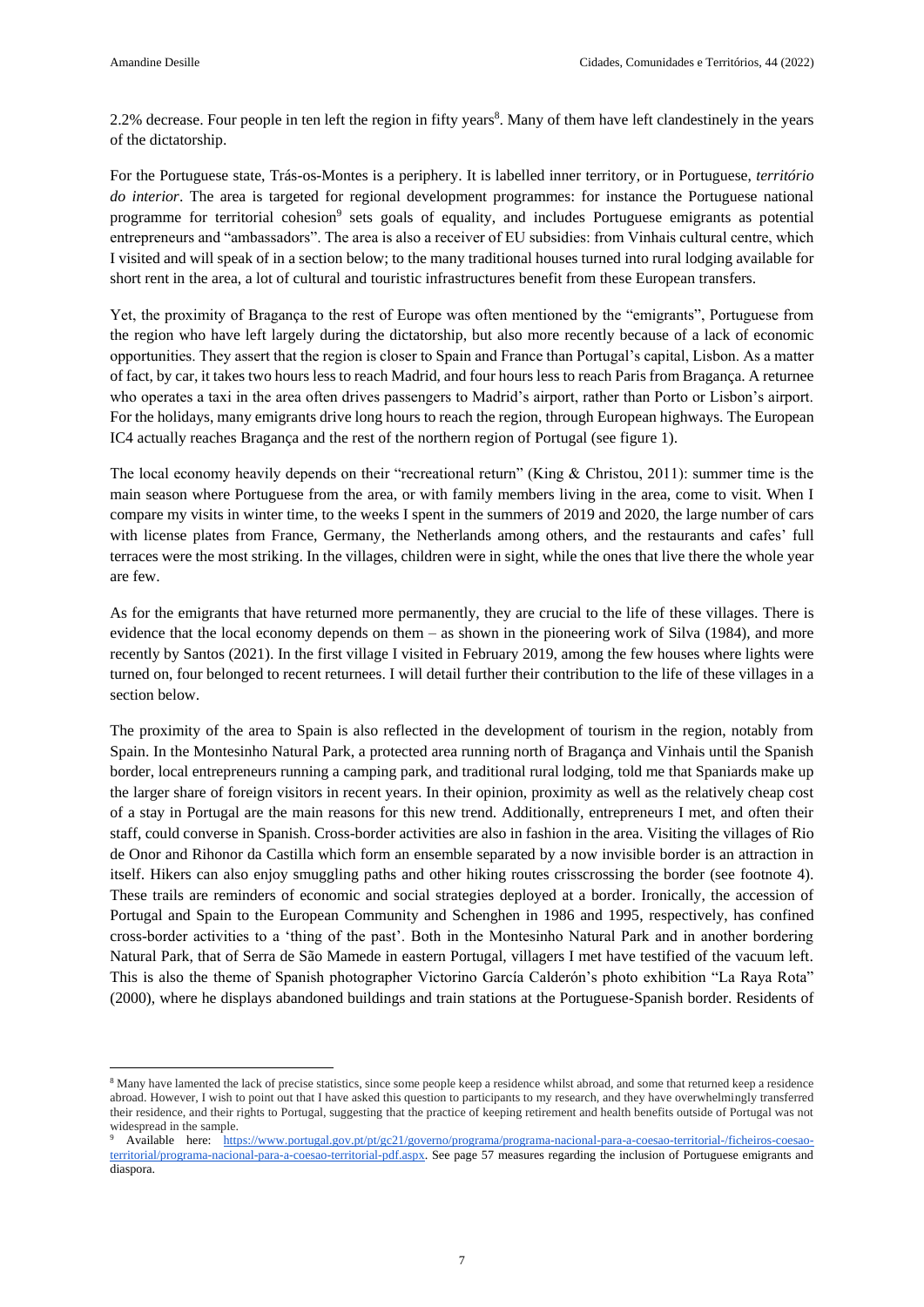both sides still cross the borders by car, some on a daily basis, for work<sup>10</sup> or for groceries or fuelling the car (hence taking advantage of price differential in both countries).

These new developments are backed by an important infrastructure project: In September 2020, the Portuguese government announced the building of a train rail running from Bragança 20 kilometres into Puebla da Sanabria in Spain (see figure 1), supported by EU cohesion funds. The region will be connected to the fast train to Madrid, making Bragança "the closest Portuguese city to Madrid" (Nunes Mateus, 2020). Twenty years after the Tua line closed (in 1991), and with it Bragança's train station, it seems that the area will be unlocked towards Spain, rather than towards the Portuguese coast.

#### **5. Re-branding through revisiting historical geographical functions**

As the reader understands, the area of Trás-os-Montes, and more particularly the region of Bragança and the Montesinho Natural Park, is fostering an ambiguous relationship with its border: when closed, it was a place of informal exchanges and out-migration. Now that it is open, circulation occurs for work, leisure, groceries, tourism and family visits. But this is not this contemporary reality that is necessarily valued: the now open border is rebranded as a "region of exchanges" through revisiting its past. Nina Glick-Schiller and Ayse Çağlar have worked towards the reinstallation of "downscaled cities" (2010) or "disempowered cities" (2018) in studies linking migration with urban transformations. The term "disempowered cities" appropriately fits this study: "Disempowered cities are those that once boasted greater economic, cultural, or political significance, upon which these cities now strive to build" (2018, p. 92). In both their definitions, these cities also host migrants, and migrants are conceived as city-makers. Despite structural limitations, local leaders of the cities they conduct their research in - Mardin, Halle and Manchester - responded "by embracing a welcoming narrative that cast newcomers and *returning minorities*<sup>11</sup> as crucial to urban development" (ibid, p. 93).

Bragança has entered the network of Jeweries of Portugal (*Rede de Judiarias de Portugal* in Portuguese), a network of cities and villages with traces of Jewish presence. It is possible to visit the Centro de Interpretação da Cultura Sefardita do Nordeste Transmontano and the Memorial e Centro de Documentação – Bragança Sefardita. The website of the Network of Jeweries of Portugal<sup>12</sup> traces the presence of Jews in Bragança's region to the expulsion of Jews from Spain, and the fact of being a borderzone. In the interpretation centre, an English sign reads: "According to Orlando Ribeiro and Jorge Dias, the northeastern Trás-os-Montes is presented as a border area, a territory where people live, a human geography. It is a region of preservation and transfer of heritage, which shapes a historical-cultural matrix, in which the Jewish presence plays a significant role". A parallel can be made with another Jewish visitor centre, in Castelo de Vide, in the Serra de São Mamede mentioned earlier. There, the sign reads: "Years ago, in 1492, 4000 Jews who were expelled from Spain, crossed the border of Marvão and took camp in the council. Certainly, the city welcomed many of them among theirs. As much as today it attracts many people from outside..."<sup>13</sup>. In both cases, the former presence of Jews serves to justify a tradition of openness and welcoming. Yearly, Bragança hosts an event on Sephardic heritage. I attended the second edition in June 2019, entitled Terra(s) de Sefarad. During the event, one of the organisers argued that Trás-os-Montes suffers from "The fate of being a peripheral zone, of being from the interior... something less, as if it will always be like this<sup>714</sup>. Then he goes on to explain that during the Sephardic past, Bragança was not a periphery. Bragança was in the centre. Jewish heritage serves the purpose of recentring the narrative, and hence the position of Bragança in a largest European ensemble.

**.** 

<sup>13</sup> Original text: "*Anos antes, em 1492, acamparam no concelho mais de 4000 judeus que, expulsos da Espanha, atravessaram a fronteira de Marvão. Certamente, a vila acolheu muitos deles entre os seus. Como ainda hoje atrai muitas gentes de fora...*". Translated by the author.

<sup>14</sup> Original quote: "*O fado de ser uma zona periférica, de ser do interior… alguma coisa de menos, como se sempre será assim*". Translated by the author.

<sup>&</sup>lt;sup>10</sup> The Covid-19-related sanitary crisis led to rebordering, re-establishment of control and sometimes even, a halt of movements, which in turn prevented movements of workers. Some even held protests (de Sousa, 2021).

 $11$  My emphasis.

<sup>12</sup> <https://www.redejudiariasportugal.com/index.php/pt/>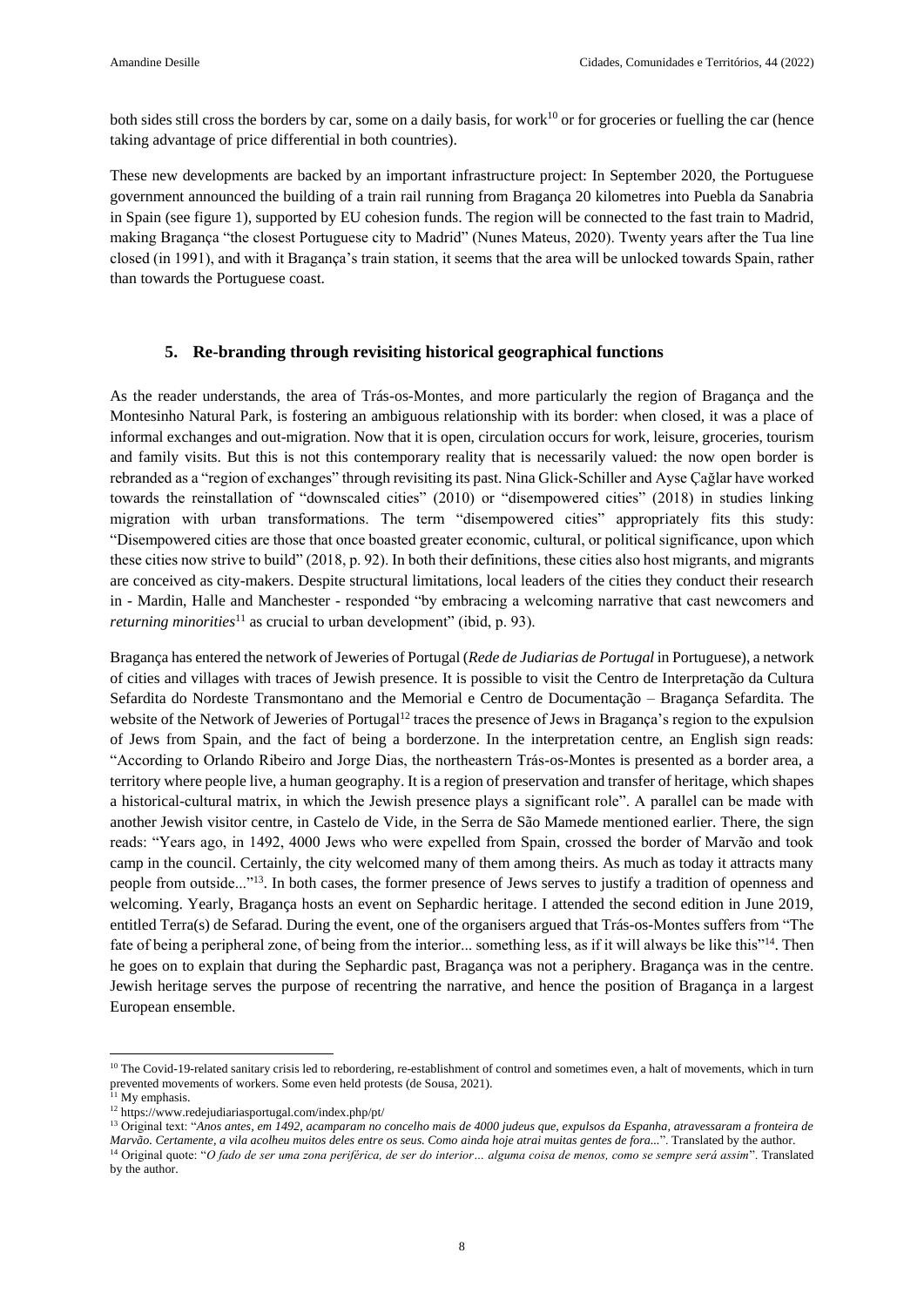Another displacement is re-written by local institutions: the out-migration of Portuguese during the dictatorship. In 2017, Bragança's museum Abade de Baçal curated the exhibition "Memories of Salto: Clandestine emigration in the Estado Novo in Trás-os-Montes" (*Mémorias do Salto: Emigração clandestina no Estado Novo em Trás-os-Montes in Portuguese*) <sup>15</sup>, that then circulated in various exhibition halls in the area. I attended the opening of the exhibition in Vinhais cultural centre in December 2018. Apart from large format photography, the exhibition adopts multimedia. Emigrants that eventually returned to the region, former smugglers and even police retell the *salto* in videos the visitors can watch with a small screen and earphones. Visitors can also hop on a belt and walk through the border with a smuggler, helped with virtual reality equipment. Whereas the dictatorship had portrayed them as traitors, in his opening speech, Vinhais mayor praises the emigrants, rebranded as adventurers and free movers (on this issue, see Pereira, 2017). Some months later, Bragança local radio interviewed persons who were involved in smuggling during the Estado Novo too.

I took part in another commemoration of these smuggling activities at the border. In one of the villages I often spent time at, every August, both the Portuguese and Spanish villages facing each other organise a hike: the smuggling path trail (*a caminhada da Rota do Contrabando* in Portuguese) (see figure 2). Every year, the starting point changes: once in Portugal, once in Spain. The villagers also change the track of the hike, to include different landscapes. In 2019, we were 180 hikers gathered together after dawn. After paying the fees to the village committee, we could enjoy a homemade breakfast, with traditional breads and fried sweets. And we left for the hike. Many of the hikers were emigrants. I recognised five of the 21 families I met during my different stays! After three hours of walking and climbing, we reached the Spanish village, where snacks and hot chocolate were distributed. For the youth, this is a sports event, and they compete to reach the village in the shortest time. The elder hikers shared anecdotes related to their migration, and to the small smuggling activities they were involved with as teenagers. For the organisers, it is a moment of friendship with their neighbouring village.

**Figure 2. The smuggling path trail (***a caminhada da rota do contrabando in Portuguese***) in August 2019**



Source: Film *I am everywhere and nowhere at once* (Desille, 2021)

<sup>&</sup>lt;sup>15</sup> The master thesis written by Dias Lopes (2016) recounts the curation of this exhibition. It is available in Portuguese here[: https://repositorio](https://repositorio-aberto.up.pt/bitstream/10216/87380/2/166082.pdf)[aberto.up.pt/bitstream/10216/87380/2/166082.pdf.](https://repositorio-aberto.up.pt/bitstream/10216/87380/2/166082.pdf)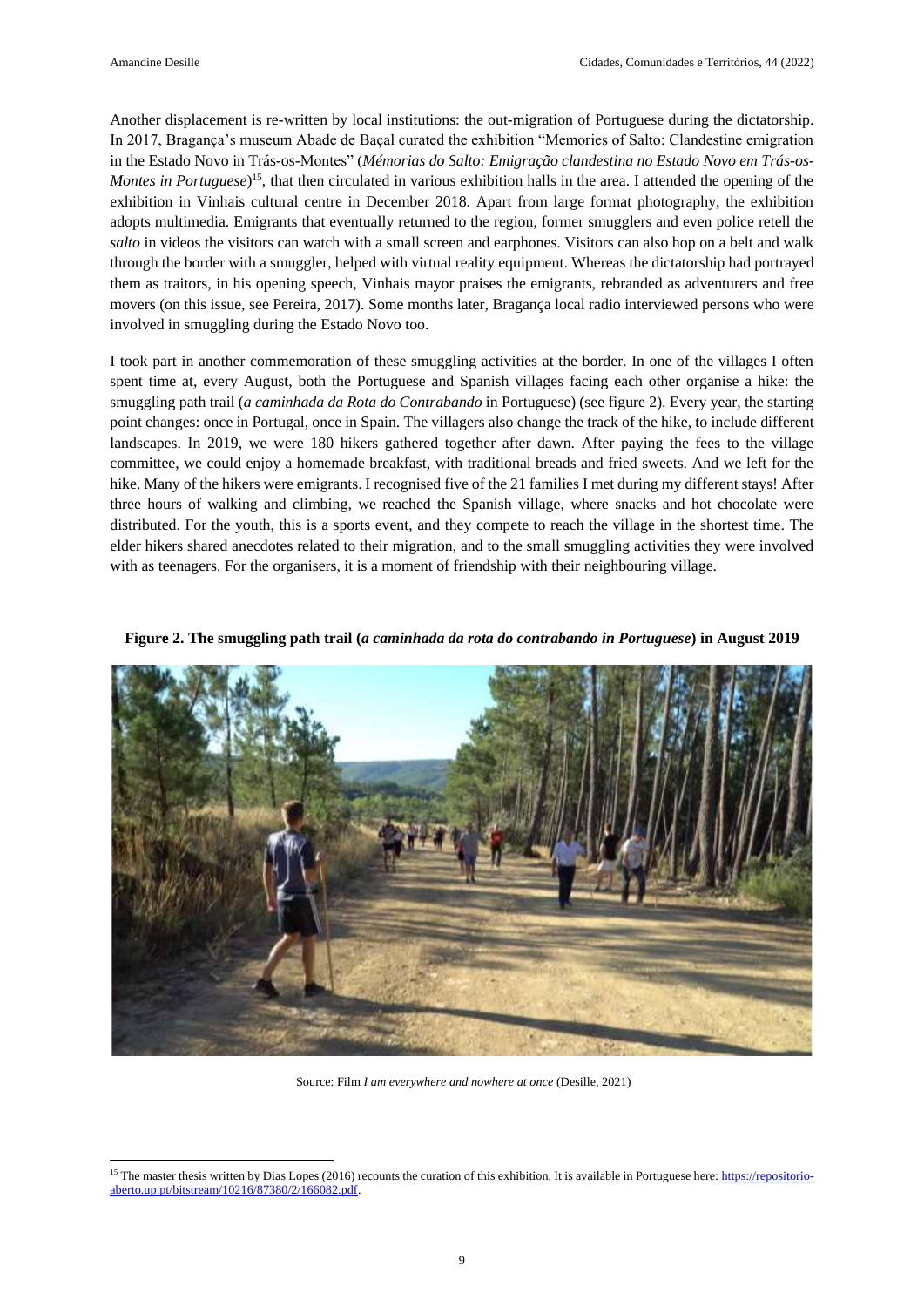This new narrative of openness transpires in other initiatives in the region. I met with the mayor of Bragança in January 2019 in Lisbon. He participated in the Caritas-organised event (*Pacto Global para as Migrações Ordenadas, Seguras e Regulares – da sua adoção à implementação nacional* in Portuguese) During his talk, as a provocation to the slow service of the Foreign and Border Service (*Serviço de Estrangeiros e Fronteiras, o SEF*, in Portuguese) bureau in the capital, he called for people to come to the Bragança branch "where service is much faster than in Lisbon!". At the break, he told me about different events and projects. Among them, Bragança hosts a yearly event called "Bragança and the International Community" (*Bragança e a Comunidade Internacional* in Portuguese). <sup>16</sup> There is also a plan to host a museum of Lusophone languages and creoles, the *Museu da Língua Portuguesa*. In 2020, a private firm won the tender for its design. It is true that Trás-os-Montes also hosts speakers of the Mirandese language, spoken in a few villages distributed across the Hispano-Portuguese border.

Yet minority groups currently living in the area are hardly mentioned, or at least, with no agenda to include them in this narrative of openness. As in Cohen and Shemingham's contact zones (2017), the regional identity draws selectively on the past. Neither the Roma community present (Nicolau (2012) recensed 136 families in Bragança council in 2007), nor the large group of postcolonial immigrants - either immigrants after the 1970s, or students at the local college, originating from Cape Verde and São Tomé e Príncipe. On the contrary, while interviewing agents in local real estate agencies regarding investments made by emigrants in Bragança, some affirmed that they refused to rent these assets to African students, evoquing issues of guarantees. But this is not the issue addressed in this paper. Rather, let me come back to the emigrants and returnees.

## **6. Stereotypes and shame: marginalising Portuguese emigrants from a narrative of openness**

I have shown that historical displacements are the target of rebranding for touristic and economic purposes. As for contemporary migration, in Trás-os-Montes, the current migration trends that are predominantly mentioned are the out-migration of youth - still ongoing in a region with little employment opportunities - and the return of emigrants. As a matter of fact, 2011 census data regarding residency (and not migration) shows that the traditional areas of out-migration (Minho, Beira and Trás-os-Montes) are the ones with the highest percentage of new residents (that is persons who moved to Portugal in the last ten years). This goes against the common belief that Lisbon and Algarve are the main receivers of new residents. And about half of them had a former residency in France. In Trás-os-Montes, 41% of the total of former foreign residents used to live in France. And most probably, they were born in Portugal. This goes against the idea that rural areas are not areas of return anymore.

Let's look at this village, located in the vicinity of Bragança:

**<sup>.</sup>** <sup>16</sup> <https://www.cm-braganca.pt/servicos-e-informacoes/noticias/noticia/15-encontro-braganca-e-a-comunidade-internacional>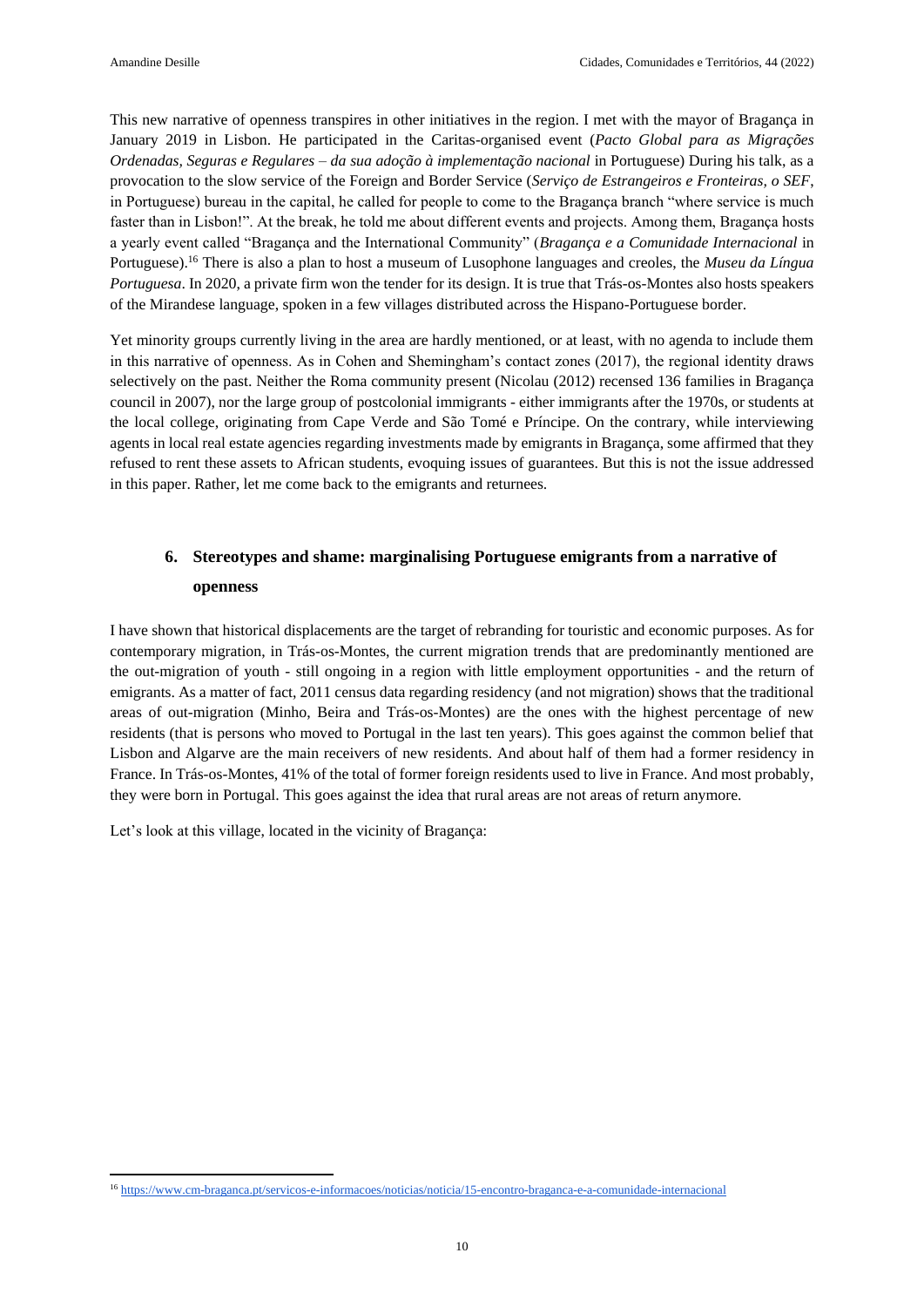

**Figure 3. Map of a village located in the vicinity of Bragança**

Source: Desille (2019)

This is the situation of the village in the summer of 2019. The village counts 33 houses, a church, a cemetery, a community centre, and the building of the abandoned municipal school. 12 houses (in royal blue) are occupied all year long, while 14 are sometimes occupied by non-residents: emigrants who return for short visits, week-end or holiday residents, or tourists. Seven houses are abandoned. Seven houses are owned by people who have experienced migration (brown houses): three of the permanent residents are former migrants who have permanently returned (from France, Germany and Spain), one migrant family owns a rural lodging, two own a house that they use for their visits, one lives in a city nearby and comes for the week-end or holidays. Among the 12 permanent residents, five are retirees, two work in agriculture while five work outside of the village, in factory or public work. All factory work is related to one big investor and its outsourcing: Faurencia, a French automobile group. As for public work, it is actually care and cleaning work for public institutions. The seven commuters (yellow houses) come to the village for lifestyle reasons: they have refurbished family houses for their personal use during week-ends or holidays. The rural lodging is a source of activity but also of complaint for permanent residents. Four of the five houses belong to a local elite from the neighbouring city of Bragança or from Porto who knows about EU subsidies and got support to refurbish the houses. They should commit to renting the houses, yet two houses are not open to tourism at the moment of fieldwork. This provokes resentment from some of the families who did not have the means to turn old houses for tourism, and got the opportunity taken away by outsiders, better connected to the municipality.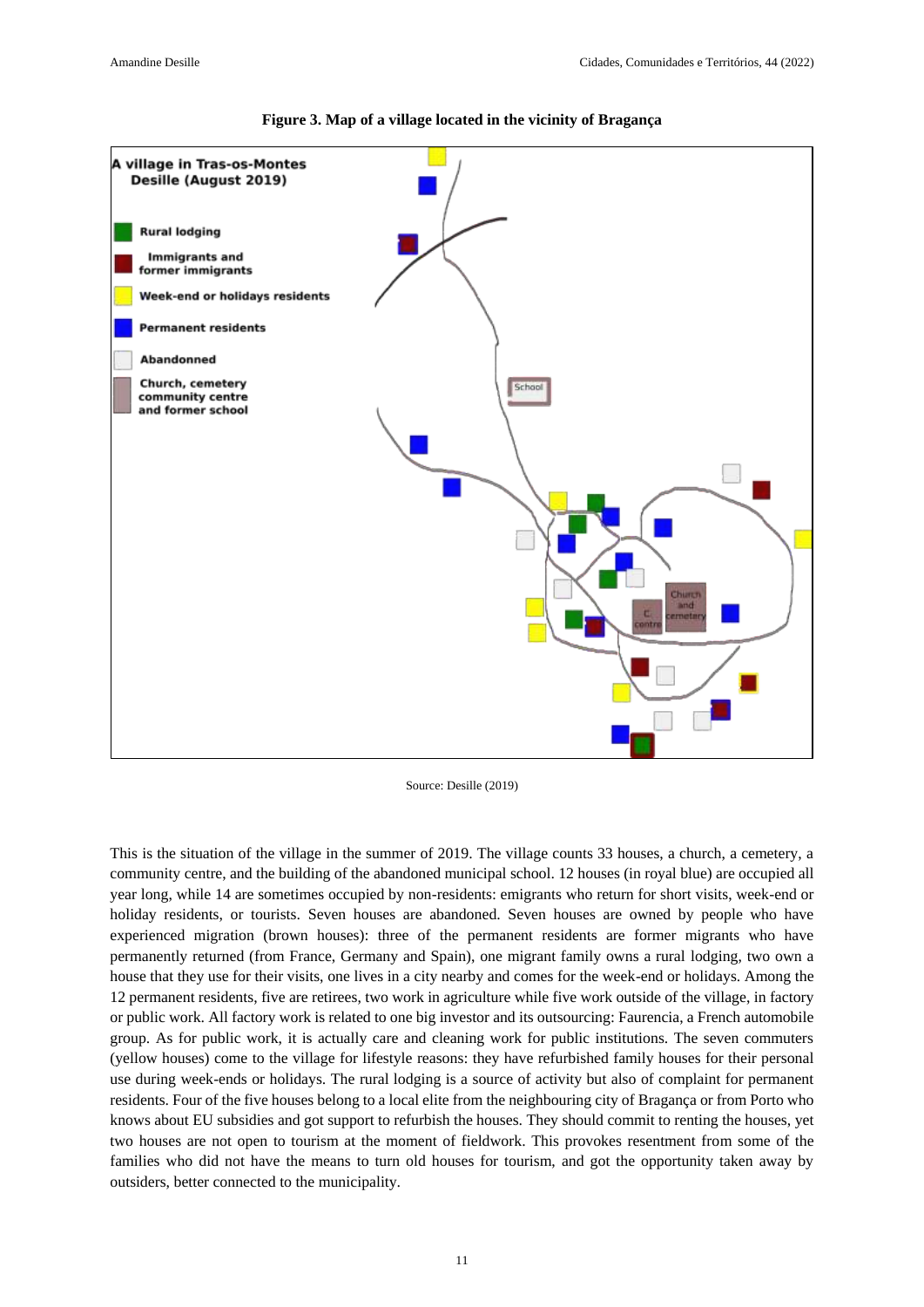One can see that the village is embedded in regional, national and international networks. The resources needed to maintain the village houses sometimes come from remittances or EU funds. I was even shown objects in the houses which come from life in migration (see also Azevedo (2020) on this matter). Residents circulate or have circulated between the village, other houses in Portugal, and outside (Spain, France, Netherlands, Germany and Guinea Bissau<sup>17</sup>). For work, but also simple activities such as visits to the doctor, grocery shopping... residents must go to nearby Bragança. Several of them do not own a car, and rely on the three daily buses operated by the regional council. Food trucks also visit every week selling bread, meat, or groceries. There is one child in the village during the year, who goes to school in Bragança.

Despite this example (and other villages I spent time at displayed similar embeddedness), and apart from memorial narratives of the *salto* and other smuggling activities, emigrants and returnees in the villages do not participate in the narrative of openness I described earlier. As Pereira (2017) has noted: "Transforming emigrants in heroes permits to not face a past - and a present - that the majority of Portuguese elites would rather forget"<sup>18</sup>. Although I thought the shame accompanying emigrants of the time of the dictatorship was confined to the post 1980s period, participants living in the area - even some that did migrate themselves - continue mocking the emigrants and the returnees. Emigrants, in the words of one informant, are "wiping the Frenchmen' bottoms", working in care or cleaning jobs.

Returnees are also often portrayed as non-productive people, who come back after retirement. But statistics on the age structure of returning emigrants show that a majority are of working age (Peixoto at al., 2019). Half of emigrants from traditional destinations (France, Germany and US) are indeed retired. But this is not the case when taking into account new destinations. Additionally, all the said retirees I met, work. They are involved in agriculture: several own chestnuts, extensive gardens and even small cattle. They are also very much involved in care, often beyond borders: they care for grand-children during the holidays, but also for other relatives. They are in the village committees and take part in the administration of collective lands (*baldios* in Portuguese), in organising events and so forth. Among the persons that have very recently retired (sometimes before the legal age of retirement), one owns a taxi, others rent apartments they own, and another is an investor in a marketplace for farmers, selling products but also services. Not all are retirees either. In the area under study, three French-Portuguese households in their 30s came back to set a restaurant, a construction company or a garage. One manages a rural lodging, as shown on the map. As Rossana Santos has shown in a recent study (2021), returnees do take part in rural tourism development in Portugal, either directly by setting tourism-oriented businesses, or indirectly by participating in maintaining rural landscapes.

Many emigrants still live abroad, but visit the area often. The restrictions of circulation adopted during the sanitary crisis in 2020 triggered fear among business owners for whom the absence of emigrants would be catastrophic. Business owners wait for the summer.<sup>19</sup> In villages, reminiscences of emigrants' festivals, including the walk I took part of (Desille, 2019), are important events. But they are not seen as a target by the local institutions. A case in point: in 2019, in Bragança, it was the first time that the Emigrants' Festival (see footnote 3) was organised. The organising association asked the municipality for support, and got permission to use a space. Which the municipality forgot about. Two weeks before the festival, the association enquired whereas all authorisations were fine, to realise that they were forgotten about! Eventually, some days before the event, all was sorted and the festival took place.

<sup>&</sup>lt;sup>17</sup> This last country can seem incongruous. One former emigrant was indeed the spouse of an airport worker, detached for some years in Guinea Bissau. Guichard (1979) shows that 18,000 settlers from Bragança council were repatriated to Portugal in the months following 25 April 1974, with around 5,000 settling again in Bragança area (the bigger bulk staying in Lisbon Metropolitan area, as it was the case for this commuter who settled close to Lisbon airport. She only returned (and only for short stays) to the village while retired).

<sup>18</sup> Original quote: "*Transformer les émigrés en héros est une façon de ne pas faire face à une mémoire – et à un présent – que la plupart des élites portugaises souhaiteraient oublier*"

<sup>&</sup>lt;sup>19</sup> In the summer 2021, a year and a half after the beginning of the sanitary crisis, and as the French government advises against travels to Portugal, the Portuguese Ministry of Foreign Affairs reiterates that Portuguese emigrants can indeed travel as their visit is "essential" (see this [piece of news](https://www.publico.pt/2021/07/08/mundo/noticia/franca-desaconselha-viagens-portugal-santos-silva-lembra-viagens-emigrantes-sao-consideradas-essenciais-1969565) published on 8 July 2021 in *Público*)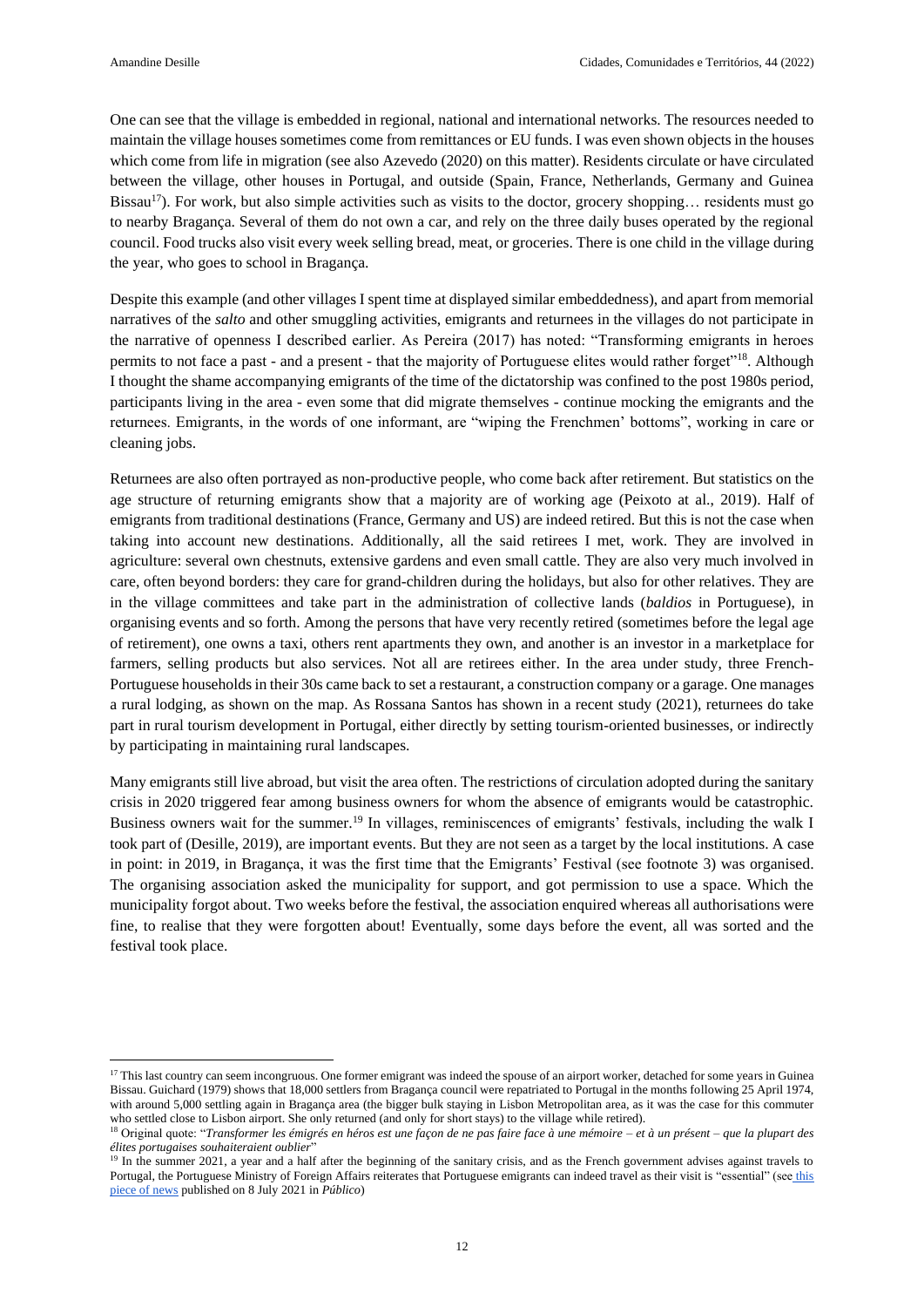

**Figure 4. The first edition of the Emigrants' Festival of Bragança, August 2019**

Source: Film I am everywhere and nowhere at once (Desille, 2021)

#### **7. National programmes versus local realities**

I first assumed that the municipality of Bragança, which serves the nearby villages too, was aware of the potential of emigrants who wished to return permanently, hence the creation of a municipal department to support returnees (*Gabinete de Apoio ao Emigrante* in Portuguese, from now GAE)<sup>20</sup>. I decided to interview the GAE representative in Bragança. During our meeting, already a year after the GAE in Bragança was functioning, he confesses that three people turned to him. I asked the participants to my research if they knew about the GAE. As it turns out, people deal with their return privately, hire notaries to move their rights across borders, and invest their own money. The municipal agent is mostly dedicated to his first function, economic and tourism development. Will things change in the near future? On 23 July 2020, the State Secretary for Portuguese Communities, Berta Nunes, announced that the National Programme for the Support of Diaspora Investment (*Programa Nacional de Apoio ao Investimento da Diáspora* in Portuguese) was approved by the Government. In August 2020, Nunes also announced a new reform regarding  $GAE^{21}$ . The goal is to enlarge the network from the 180 existing  $GAE$  to reach 308 municipal councils. Information regarding the National Programme for the Support of Diaspora Investment will also be made available, expanding the responsibilities of GAE to diaspora investment.

As for the Programa Regressar mentioned in an earlier section, none of the people I met in Trás-os-Montes thought of this programme. A participant to the research lives in one of the villages around Bragança, with one of her children, while her partner lives in the Netherlands, and her other child in the UK. She told me she wished her partner would be able to come back before retirement, and I gave her the flyer on the Return Programme given to me at the municipality. But it did not look practical for her at all. It is designed for people who already have a job, or the means to invest. As a matter of fact, at the moment of our conversation in 2019, the programme provided that the person must sign a permanent contract, or open their business. Both these options hardly fit the profile of the relatives of the family members I met. At the workshop I mentioned earlier, a representative of the Institute of

<sup>&</sup>lt;sup>20</sup> See their function and locations here: [https://portaldascomunidades.mne.gov.pt/pt/apoios-as-comunidades/municipios-com-gabinete-de](https://portaldascomunidades.mne.gov.pt/pt/apoios-as-comunidades/municipios-com-gabinete-de-apoio-ao-emigrante)[apoio-ao-emigrante](https://portaldascomunidades.mne.gov.pt/pt/apoios-as-comunidades/municipios-com-gabinete-de-apoio-ao-emigrante)

<sup>&</sup>lt;sup>21</sup> See[: https://www.publico.pt/2020/08/11/politica/noticia/governo-quer-gabinetes-apoio-emigrante-pais-ate-meio-2021-1927763](https://www.publico.pt/2020/08/11/politica/noticia/governo-quer-gabinetes-apoio-emigrante-pais-ate-meio-2021-1927763)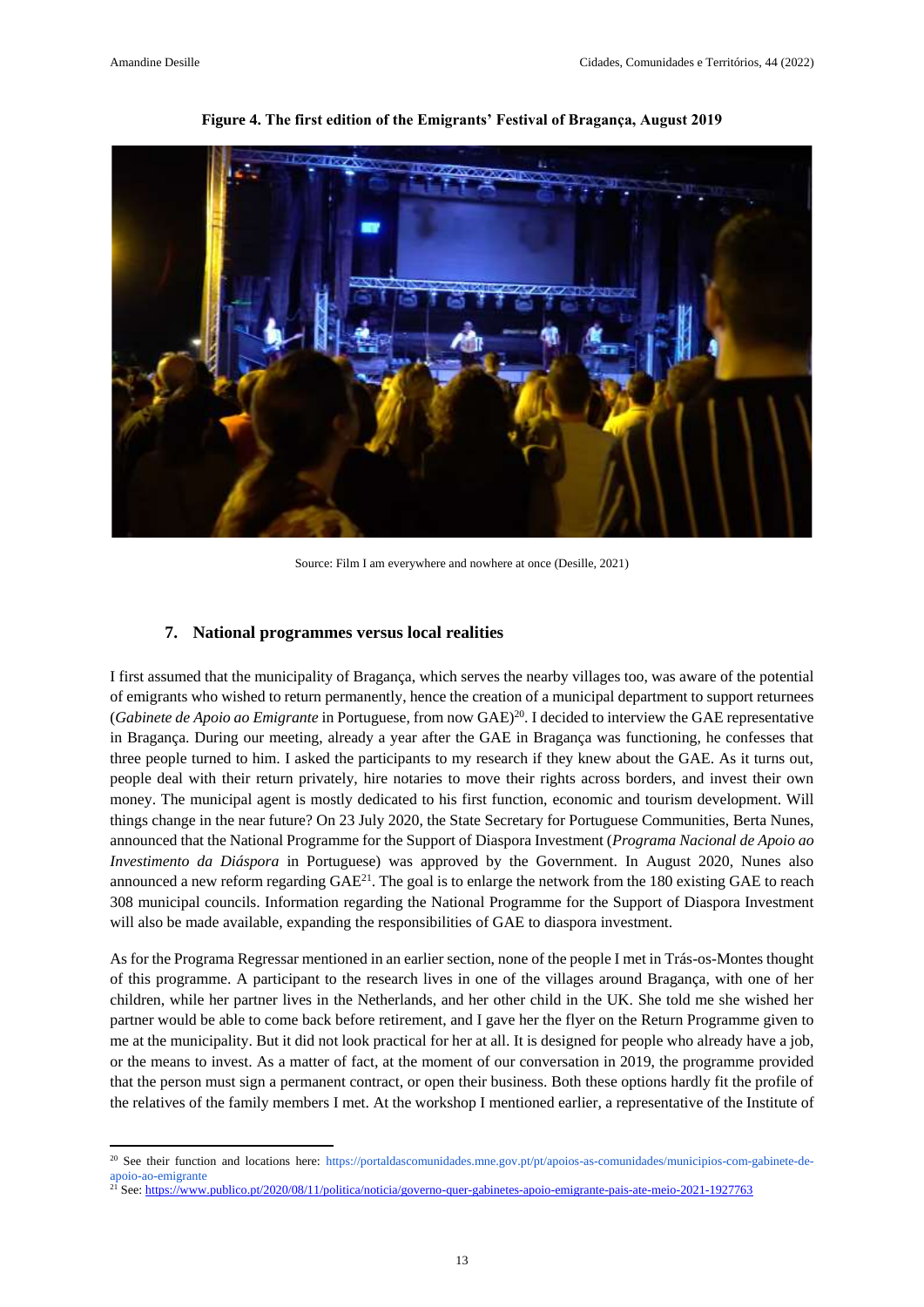Employment and Professional Training (*Instituto do Emprego e Formação Profissional* in Portuguese) confesses that the credit line now open fits less small businesses (such as hairdresser, garage…), and this should be adapted. In January 2021, the Government amended once more the programme: returnees can show that they have signed a contract for at least six months, returnees who mean to set up a company or will be self-employed can now apply to the programme too, and receive benefits (for changes of this policy, see Pinho et al. (2022)). Returnees settling in the periphery are entitled to a slightly higher support. And according to the statistics of the programme, 1 in 8 returnees benefiting from the allowances settle in the inner territories.

#### **8. Discussion and conclusions**

There is evidence from the field that the border zone of Trás-os-Montes is indeed a contact zone. The sketch of the village shows the extent to which movements and sedentarism coexist. Multiple mobilities, from out-migration to return, lifestyle commuters, foreign and Portuguese visitors; as well as the fact that economic life does not rely on traditional rural occupation, testify to the fact that the village is resolutely turned to the outside. Widening the collection of qualitative data in different border zones, beyond Portugal, could inform better intra-EU migration policies, and participate in less national-bounded initiatives. Another village, the one where the hike takes place yearly, emphasises its relation to Spain as well as migration and return as the main socio-cultural events and identity markers. Place-making occurs through the actual movements of people, the objects they bring, the skills too (such as construction skills). This leaves material traces: new and old buildings, notable renovations, maintenance of fields and gardens. But place-making also happens with the narratives: the smuggling memories, the migration experience, and the current transnational lives of the families and the anecdotes they tell around these multisited lives.

These in turn are tapped into when it comes to organise exhibitions, to inform radio programmes, to participate in the leisure offer of the area. One can see the efforts of the local leadership to relate to the "extroverted" identities of the place, and to deal with the situation of disempowerment by conjuring memories of openness belonging to an idealised past. Yet I argue that this recognition is limited to selected events. Trás-os-Montes' Sephardic identity is well exploited. It can be because a network already exists and coordination with public and private efforts is already on-going. In 2020, the national newspaper *Público* published several articles on Jewish tourism and Israeli immigration, calling for renewed efforts to attract these visitors - "a public with a cultural level above average, with cultural interest valuing our heritage, and with a purchasing power above the average tourist" (Mendes Pinto, 2020). It can also be that the Jewish presence corresponds to the "golden age" of Bragança, in the Middle Age, where the region was indeed at the centre of the new kingdoms in formation, strategically situated between Castilla y León and Portugal. The institutional focus is on past rather than present movements. And on tourism, rather than tapping into mobility and multilocality, as Landau suggested. It may be that the amendments introduced by Nunes, such as the inclusion of diaspora investments along with return support, will operate a change. But the low engagement of the current GAE in Bragança hints to the contrary. This finding corroborates other research conducted in Eastern Europe where there seems to be quite some resistance against including contemporary movements of people in rebranding plans, while historical mobilities and past porosity of the border is staged uncritically (Caglar, 2013; Pogonyi, 2015; Cingolani and Vietti, 2019).

In general, there is a resistance to take into account contemporary migration movements that contribute to placemaking. From the central administration's point of view, despite recent infrastructural efforts, Trás-os-Montes is a periphery rather than an interface with the rest of Europe, as its geographical location suggests. The perpetuation of this peripheral identity is illustrated by the drafting of a large interministerial programme that does not take into account the reality of return migration, but insist on targeting returnees from very recent out-migration waves following the 2008 economic crisis, and the austerity policies put in place from 2011 - with very exclusive contracting conditions or the means to invest. A certain narrative of cosmopolitanism and success linked to young, educated recent emigrants, persists which do not reflect the migration experience of many candidates for return originating from traditional out-migration areas, including Trás-os-Montes. And they are only one of the migrant groups that are not receiving the attention of the national, regional or local institutions.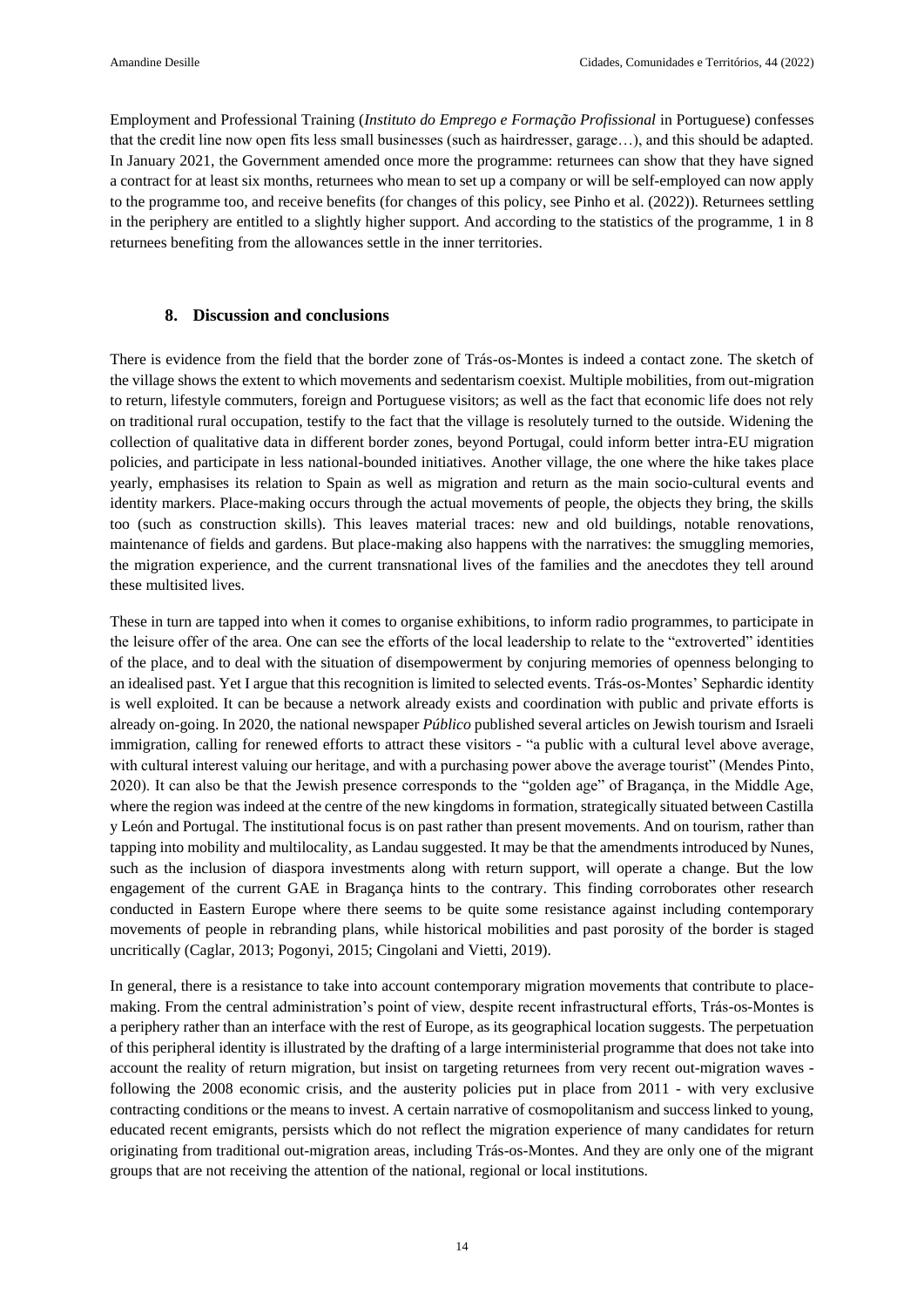#### **Acknowledgements**

The research project leading to this article was funded by the European Union's Horizon 2020 research and innovation programme under the Marie Sklodowska-Curie grant agreement No. 794030, MigRural project. I am grateful to the co-editors of this issue, as well as the two anonymous reviewers, for their precious comments and suggestions.

#### **References**

Acheson, J. (1990). *Putting rungs on the ladder: Portuguese emigration, return migration and the restructuring of northern rural society* (Doctoral dissertation, The University of Arizona).

Azevedo. L. (2020). Entre lá e cá: migração, objetos e memórias. In E. Lechner, G. Capinha & M. C. Keating (eds.) *EM migração EM português: Exílios, Retornos, Colonizações* (pp. 25–45). Almedina.

Basch, L., & Schiller, N. G., Szanton Blanc, C. (1994). *Nations unbound: Transnational projects, postcolonial predicaments, and deterritorialized nation-states*.

Baía, J. (2022). Retornar, não retornar ou circulação entre lugares? Diferentes práticas migratórias e seus impactos no presente e no futuro de um lugar de partida (aldeia de Montesinho). *CIDADES, Comunidades e Territórios, 44*, [https://doi.org/10.15847/cct.25412.](https://doi.org/10.15847/cct.25412)

Gonçalves, M. O. B. (2007). *Desenvolvimento em meio rural: contributos da emigração e do regresso: aplicação ao Concelho de Boticas na Região Barrosã*.

Black, R. (1993). Migration, return, and agricultural development in the Serra Do Alvao, Northern Portugal. *Economic Development and Cultural Change, 41*(3), 563–585.

Caglar, A., & Glick Schiller, N. (2010). *Locating migration: Rescaling cities and migrants*.

Çağlar, A. (2013). Circular migration between Hungary and Ukraine: Historical legacies, the economic crisis, and the multidirectionality of 'circular'migration. *Circular migration between Europe and its neighbourhood: Choice or necessity*, 141-165.

Çaglar, A., & Glick Schiller, N. (2018). *Migrants and city-making: Dispossession, displacement, and urban regeneration*. Duke University Press.

Carling, J., & Erdal, M. B. (2014). Return migration and transnationalism: how are the two connected?. *International migration, 52*(6), 2–12.

Carrier, M., & Demazière, C. (2012). Introduction La socio-économie des villes petites et moyennes : questions théoriques et implications pour l'aménagement du territoire. *Revue d'Économie Régionale & Urbaine, 2*, 135– 149.

Castles, S. (1986). The guest-worker in Western Europe—An obituary. *International migration review, 20*(4), 761-778.

Cingolani, P., & Vietti, F. (2019). Social remittances and local development in the Republic of Moldova. A critical analysis of migrants as agents of change. *Southeast European and Black Sea Studies, 19*(4), 625–641.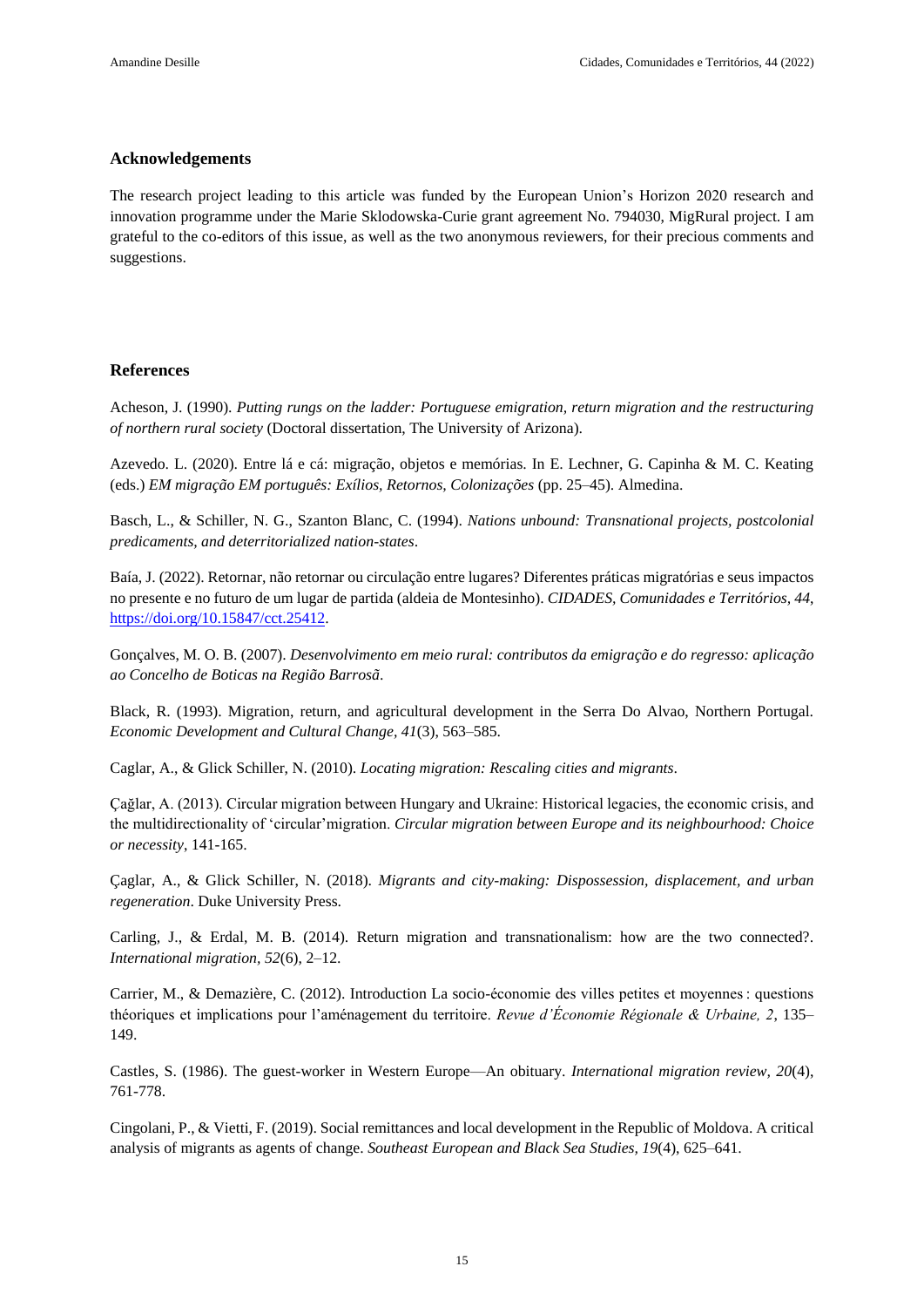Charbit, Y., Hily, M. A., & Poinard, M. (1997). *Le va-et-vient identitaire: migrants portugais et villages d'origine* Vol. 140. INED.

Cohen, R., & Sheringham, O. (2017). *Encountering difference*. John Wiley & Sons.

Da Cunha, M. A. (2017). L'émigration à l'écran: la rhétorique du succès. La série documentaire *Portugueses pelo mundo*. *Cahiers de l'Urmis, 17*.

Desille, A. (2018). Immigration and the city: between state planning and residents' practices and representations. *GeoJournal, 84*(2), 437–457.

Desille, A. (2019). En été, le Portugal rural met l'immigration à l'honneur. *Lettre d'information de CAMIGRI, 4*, 2-2.

Desille, A. (2021). *Je suis partout et nulle part à la fois*. Film.

de Sousa, A. (2021). Autarcas portugueses e espanhóis protestam na fronteira de Moimenta da Beira. RTP (22 February 2021). [https://www.rtp.pt/noticias/economia/autarcas-portugueses-e-espanhois-protestam-na-fronteira](https://www.rtp.pt/noticias/economia/autarcas-portugueses-e-espanhois-protestam-na-fronteira-de-moimenta-da-beira_a1299290)[de-moimenta-da-beira\\_a1299290](https://www.rtp.pt/noticias/economia/autarcas-portugueses-e-espanhois-protestam-na-fronteira-de-moimenta-da-beira_a1299290)

dos Santos, I. (2013). L'émigration au Portugal, avatar d'un pays "semi-périphérique", métropole postcoloniale. Hommes & migrations. *Revue française de référence sur les dynamiques migratoires, 1302*, 157–161.

de Villanova, R. (1994). *Maisons de rêve au Portugal*.

Dias Lopes, M. M. (2016). *Memórias do salto: memórias da emigração ilegal para França, entre 1954 e 1974*. Master thesis, University of Porto.

Espirito Santo, I. (2013). Du clandestin au citoyen européen. Quand les immigrés portugais font figure de travailleurs (France, 1962-2012) (Doctoral dissertation, Ecole des Hautes Etudes en Sciences Sociales (EHESS).

Glick Schiller, N., Basch, L., & Blanc-Szanton, C. (1992). Transnationalism: A new analytic framework for understanding migration. *Annals of the New York academy of sciences, 645*(1), 1–24.

Hily, M-A, Desille, A, Pinho, F. and Azevedo, L. (2022). "Talvez devêssemos revisitar o vocabulário do 'regresso'": Entrevista com Marie-Antoinette Hily. *CIDADES, Comunidades e Territórios, 44*, [https://doi.org/10.15847/cct.27112.](https://doi.org/10.15847/cct.27112)

Faist, T. (1999). Developing transnational social spaces: the Turkish-German example. *Migration and transnational social spaces*, 36-72.

Farrell, M., Mahon, M., & McDonagh, J. (2012). The rural as a return migration destination. *European Countryside, 4*(1), 31.

Flamant, A., Fourot, A. C., & Healy, A. (2020). Out of the Big Cities! The Reception of Exiles in Small Immigration Localities. *Revue europeenne des migrations internationales, 36*(2 et 3).

Fonseca, M. L. (2008). New waves of immigration to small towns and rural areas in Portugal. *Population, Space and Place, 14*(6), 525–535.<https://doi.org/10.1002/psp.514>

Gamlen, A., Cummings, M. E., & Vaaler, P. M. (2019). Explaining the rise of diaspora institutions. *Journal of Ethnic and Migration Studies, 45*(4), 492–516.

García Calderón, V. (2010). *La Raya Rota*. Photo-exhibition.

Goodwin‐Hawkins, B., & Dafydd Jones, R. (2021). Rethinking lifestyle and middle‐class migration in "left behind" regions. *Population, Space and Place, e2495*.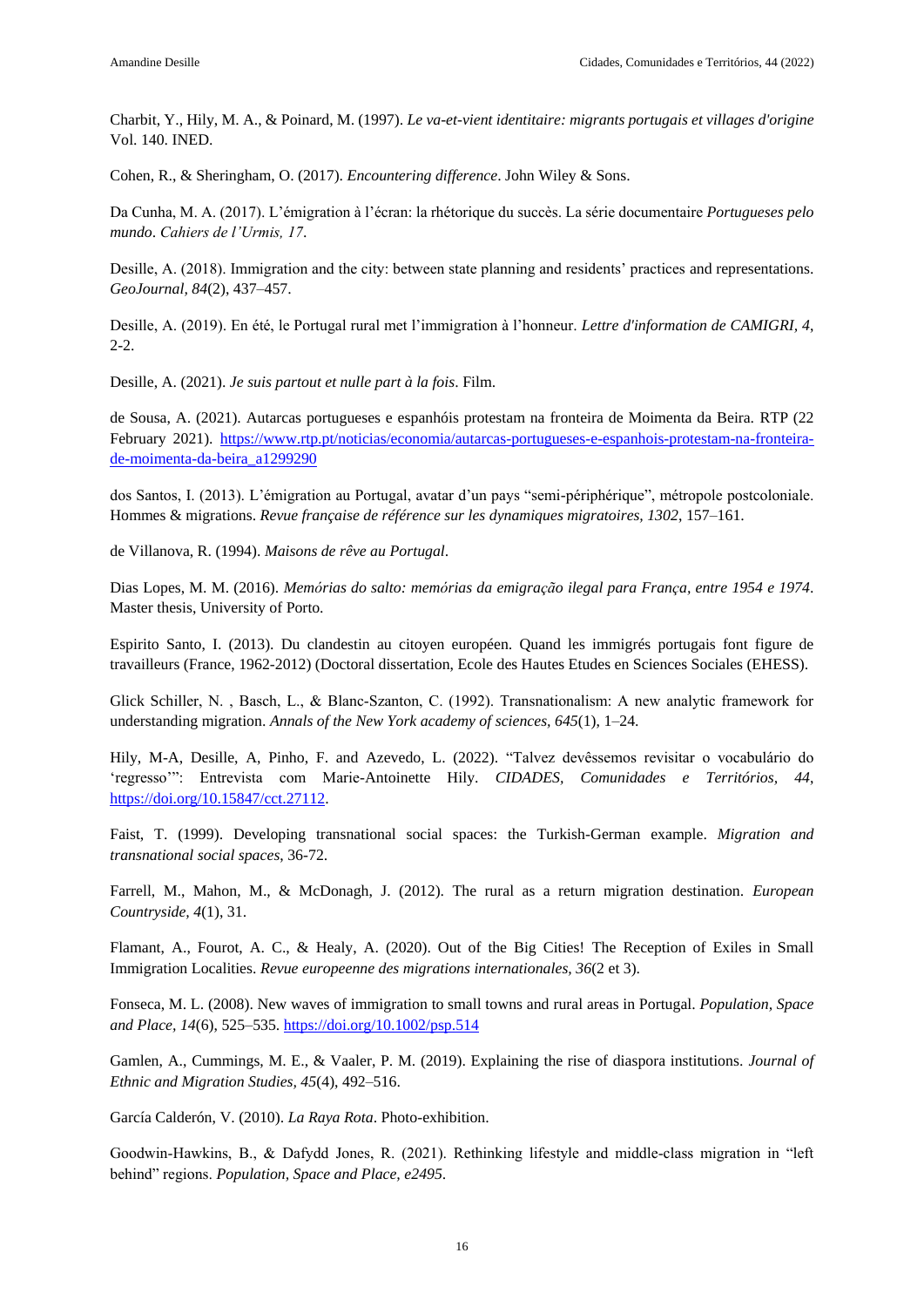Guichard, F. (1979). Origine et réinstallation au Portugal des rapatriés d'Afrique. *Finisterra, 14*(28).

INE (2012). *Census - Final results*. Portugal - 2011.

King, R. (1986). *Return migration and regional economic problems*.

King, R., & Christou, A. (2011). Of counter-diaspora and reverse transnationalism: return mobilities to and from the ancestral homeland. *Mobilities, 6*(4), 451–466.

Landau, L. B. (2018). Conclusion: Archipelagos and estuaries: Mobility, local authorities and the governance of multiple elsewheres. In Lacroix and Desille (eds.) *International migrations and local governance* (pp. 215-231). Palgrave Macmillan, Cham.

Leitner, H. (2012). Spaces of Encounters: Immigration, Race, Class, and the Politics of Belonging in Small-Town America. *Annals of the Association of American Geographers, 102*(4), 828–846. <https://doi.org/10.1080/00045608.2011.601204>

Malheiros, J. (2011). Portugal 2010: The return of the country of emigration?. *Janus.net, 2*(1), 127–136.

Massey, D. (1991). *A global sense of place*.

Massey, D. B., Allen, J., & Pile, S. (1999). *City worlds*. London; New York: Routledge in association with the Open University.

Mendes Pinto, P. (2020). O turismo judaico como sustentabilidade. *Público* (29 April 2020). [https://www.publico.pt/2020/04/29/fugas/noticia/turismo-judaico-sustentabilidade-1914076.](https://www.publico.pt/2020/04/29/fugas/noticia/turismo-judaico-sustentabilidade-1914076)

Milazzo, J. (2018). *Habiter un village global Migrations et expériences à Cadaqués* (Catalogne, Espagne). Universitat Autònoma de Barcelona.

Morén-Alegret, R., Fatorić, S., Wladyka, D., Mas-Palacios, A., & Fonseca, M. L. (2018). Challenges in achieving sustainability in Iberian rural areas and small towns: Exploring immigrant stakeholders' perceptions in Alentejo, Portugal, and Empordà, Spain. *Journal of rural studies, 64*, 253–266.

Mügge, L. (2016). Transnationalism as a research paradigm and its relevance for integration. *Integration processes and policies in Europe*, 109-125.

Nicolau, L. F. Identidades invisibilizadas: Contributo para o conhecimento população cigana local. *EDUSER: revista de educação, 4*(1).

Nunes Mateus, J. (2020). Plano de Recuperação tornará Bragança a cidade portuguesa mais próxima de Madrid. *Expresso* (29 September 2020). [https://expresso.pt/economia/2020-09-29-Plano-de-Recuperacao-tornara-](https://expresso.pt/economia/2020-09-29-Plano-de-Recuperacao-tornara-Braganca-a-cidade-portuguesa-mais-proxima-de-Madrid)[Braganca-a-cidade-portuguesa-mais-proxima-de-Madrid](https://expresso.pt/economia/2020-09-29-Plano-de-Recuperacao-tornara-Braganca-a-cidade-portuguesa-mais-proxima-de-Madrid)

Pereira Ramos, M. (2005). Le Portugal: de l'émigration à l'immigration. *Santé, Société et Solidarité, 4*(1), 203– 215.

Pereira, V. (2012). *La dictature de Salazar face à l'émigration: l'État portugais et ses migrants en France* (1957- 1974). Presses de Sciences Po.

Pereira, V. (2017). La mémoire de l'émigration portugaise : une mémoire de héros ?. *Hommes & Migrations, 2*(2- 3), 37–43. [https://doi.org/10.4000/hommesmigrations.3867.](https://doi.org/10.4000/hommesmigrations.3867)

Peixoto, J., Candeias, P., Ferreira, B., de Oliveira, I. T., Azevedo, J., Marques, J. C., ... & Santana, E. (2019). New Emigration and Portuguese Society: Transnationalism and Return. In *New and Old Routes of Portuguese Emigration* (pp. 49–72). Springer, Cham.